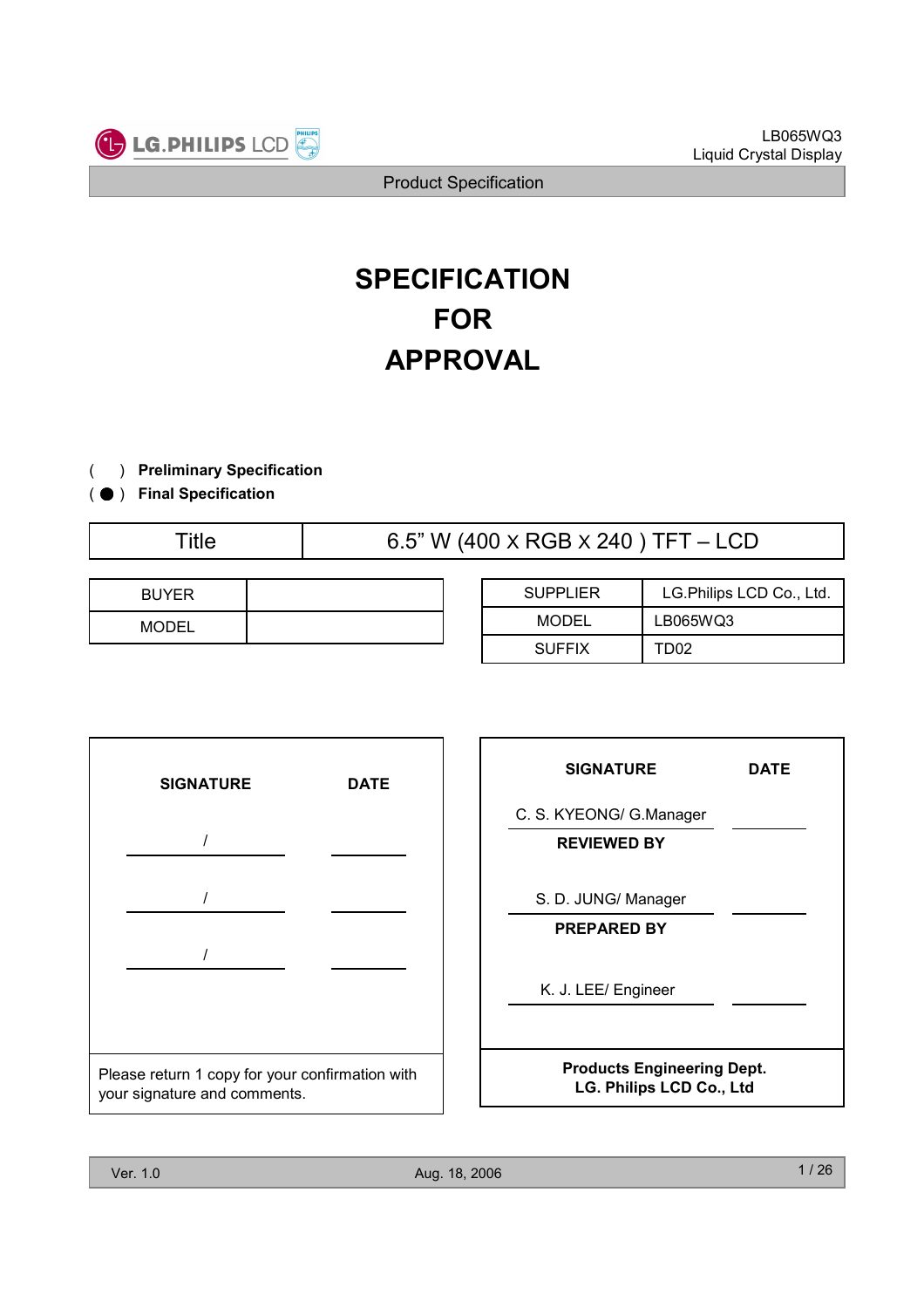

## **Contents**

| <b>No</b>      | Item                               | Page           |
|----------------|------------------------------------|----------------|
|                | Cover                              | 1              |
|                | Contents                           | 2              |
|                | Record of Revision                 | 3              |
| $\mathbf{1}$   | Summary                            |                |
| $\overline{2}$ | Feature                            |                |
| 3              | <b>General Specification</b>       | 5              |
| 4              | Absolute Maximum Rating            |                |
| 5              | <b>Electrical Specification</b>    | 6              |
| $5 - 1$        | <b>Electrical Characteristics</b>  |                |
| $5-2$          | Interface Connection               | $\overline{7}$ |
| $5-3$          | <b>Signal Timing Specification</b> | 10             |
| $5 - 4$        | Signal Timing Waveform             | 11             |
| $5-5$          | Color Input Data Reference         | 12             |
| $5-6$          | Power Sequence                     | 13             |
| $5-7$          | <b>Touch Panel Specification</b>   | 14             |
| 6              | <b>Optical Specification</b>       | 15             |
| $\overline{7}$ | <b>Mechanical Characteristics</b>  | 19             |
| 8              | <b>Reliability Test</b>            | 22             |
| 9              | <b>International Standard</b>      | 23             |
| $9 - 1$        | Safety                             |                |
| $9 - 2$        | <b>EMC</b>                         |                |
| $10$           | Packing                            | 24             |
| $10-1$         | Designation of LOT Mark            |                |
| $10 - 2$       | Packing Form                       |                |
| 11             | Precaution                         | 25             |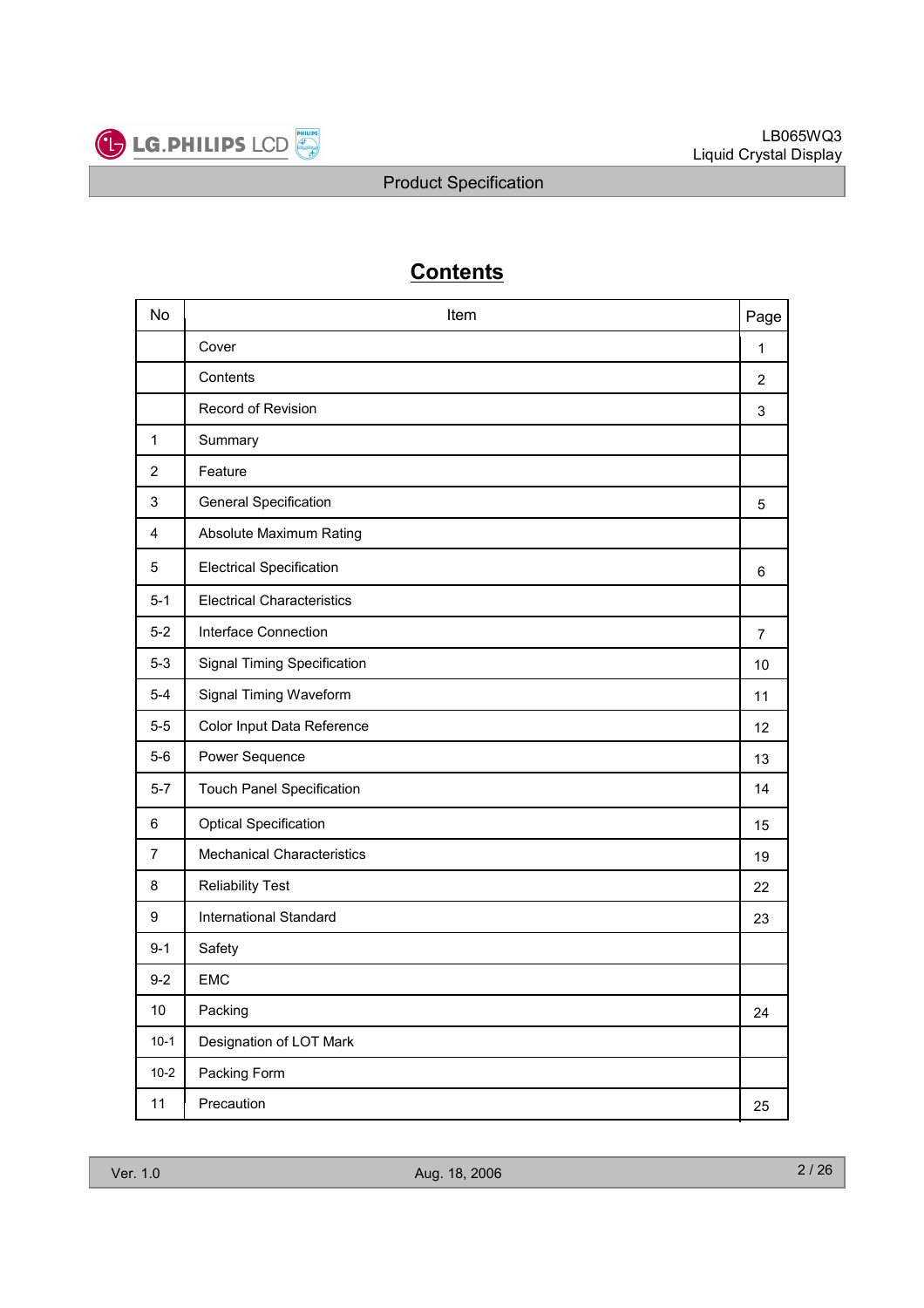

## Record of Revision

| Rev. No | Rev. Date     | Page           | Description         | Note |
|---------|---------------|----------------|---------------------|------|
| $1.0\,$ | Aug. 18. 2006 | $\mathbb{Z}^2$ | First Draft (Final) |      |
|         |               |                |                     |      |
|         |               |                |                     |      |
|         |               |                |                     |      |
|         |               |                |                     |      |
|         |               |                |                     |      |
|         |               |                |                     |      |
|         |               |                |                     |      |
|         |               |                |                     |      |
|         |               |                |                     |      |
|         |               |                |                     |      |
|         |               |                |                     |      |
|         |               |                |                     |      |
|         |               |                |                     |      |
|         |               |                |                     |      |
|         |               |                |                     |      |
|         |               |                |                     |      |
|         |               |                |                     |      |
|         |               |                |                     |      |
|         |               |                |                     |      |
|         |               |                |                     |      |
|         |               |                |                     |      |
|         |               |                |                     |      |
|         |               |                |                     |      |
|         |               |                |                     |      |
|         |               |                |                     |      |
|         |               |                |                     |      |
|         |               |                |                     |      |
|         |               |                |                     |      |
|         |               |                |                     |      |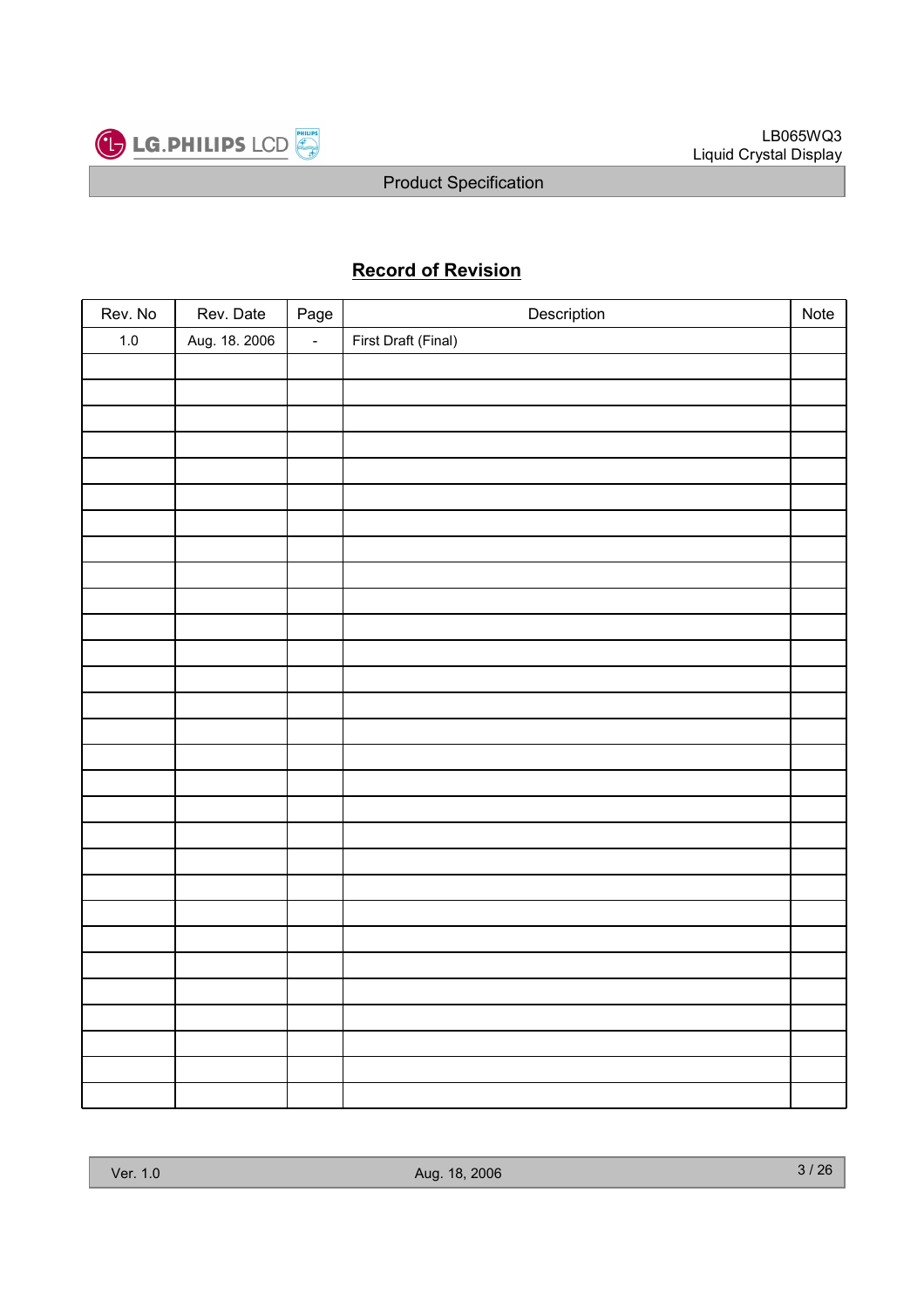

## 1. Summary

This module utilizes amorphous silicon thin film transistors and a 16:9 aspect ratio. A 6.5" active matrix liquid crystal display allows full color to be displayed.

The applications are Portable DVD, Amusement and others AV system.

This model is composed of a TFT-LCD module(TFT-LCD panel, driver ICs, FPC and control circuit board), a Back-Light unit and a touch screen panel.

## 2. Feature

- Utilizes a panel with a 16:9 aspect ratio, which makes the module suitable for use in wide-screen systems.
- The 6.5" screen produces a high resolution image that is composed of 96,000 pixel elements in a stripe arrangement.
- Wide viewing angle technology is employed.

[The most suitable viewing direction is in the 6 o'clock direction.]

- By adopting an active matrix drive, a picture with high contrast is realized.
- A thin, light and compact module is accomplished through the use of COG mounting technology.
- By adopting a high aperture panel, high transmittance color filter and high transmission polarizing plates, transmittance ratio is realized.
- Gray scale or the brightness of the sub-pixel color is determined with a 6-bit gray scale signal.
- 4 wire resistive analog touch screen panel is included.

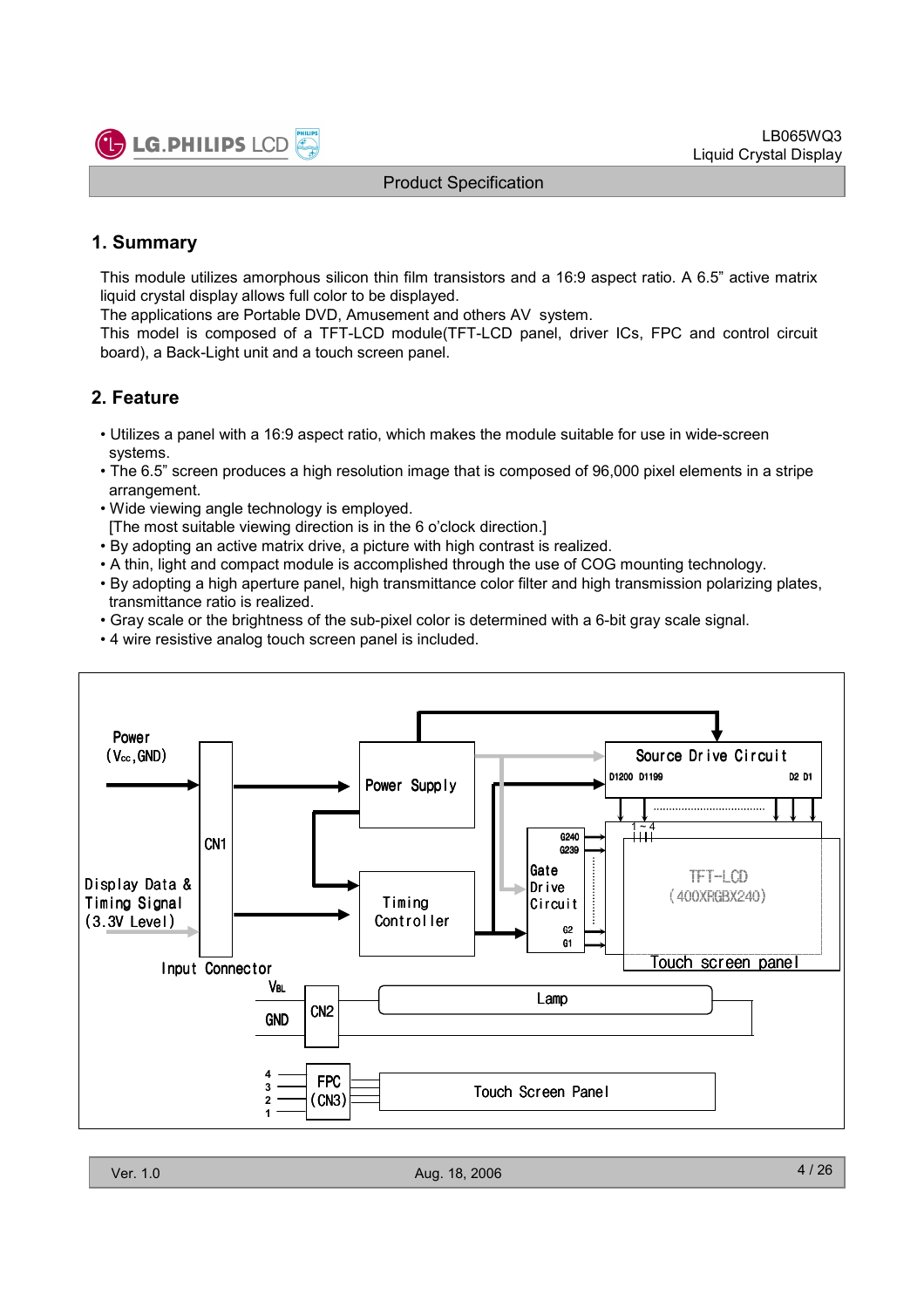

## 3. General Specification

| <b>Characteristic Item</b> | <b>Specification</b>                |
|----------------------------|-------------------------------------|
| Signal Interface           | Digital Interface (CMOS TTL)        |
| Display Mode               | Normally White, Transmitting Type   |
| Screen Size (Diagonal)     | $6.5$ " (16.5cm)                    |
| <b>Outline Dimension</b>   | 155.3mm (H) X 91mm (V) X 11.6mm (D) |
| <b>Active Area</b>         | 143.4mm (H) X 79.32mm (V)           |
| Number Of Dots             | 400(H) X 3(R,G,B) X 240(V)          |
| <b>Color Depth</b>         | 6 Bit, 262,144 Colors               |
| <b>Pixel Pitch</b>         | $0.3585mm(H) \times 0.3305mm(V)$    |
| <b>Color Filter Array</b>  | <b>RGB Vertical Stripes</b>         |
| Power Consumption          | 4.2 Watt(Typ)                       |
| Weight                     | 210(Typ)                            |
| <b>Backlight</b>           | CCFL (L Type)                       |

## 4. Absolute Maximum Rating

The following are maximum values which, if exceeded, may cause faulty operation or damage to the unit.

#### Table 1. Absolute Maximum Rating

| Parameter                    |            |        | Value       | Unit        | Note                    |  |
|------------------------------|------------|--------|-------------|-------------|-------------------------|--|
|                              | Symbol     | Min.   | Max.        |             |                         |  |
| Power Input Voltage          | <b>VCC</b> | $-0.3$ | $Vec + 0.3$ | Vdc         | at $25 \pm 5^{\circ}$ C |  |
|                              | <b>TOP</b> | -0     | 50          | $^{\circ}C$ | $*4-1,2,3$              |  |
| <b>Operating Temperature</b> | Top*       | -30    | 85          | °C          |                         |  |
| Storage Temperature          | Tst        | -20    | 60          | °C          | $*4-1,2$                |  |

[Note 4-1] This rating applies to all parts of the module and should not be exceeded.

[Note 4-2] Maximum wet-bulb temperature is 38 °C. Condensation of dew must be avoided as electrical current leaks will occur, causing a degradation of performance specification.

[Note 4-3] TOP\* is the operating temperature of LCM without touch panel. The operating temperature only guarantees operation of the circuit and doesn't guarantee all the contents of Electro-optical specification.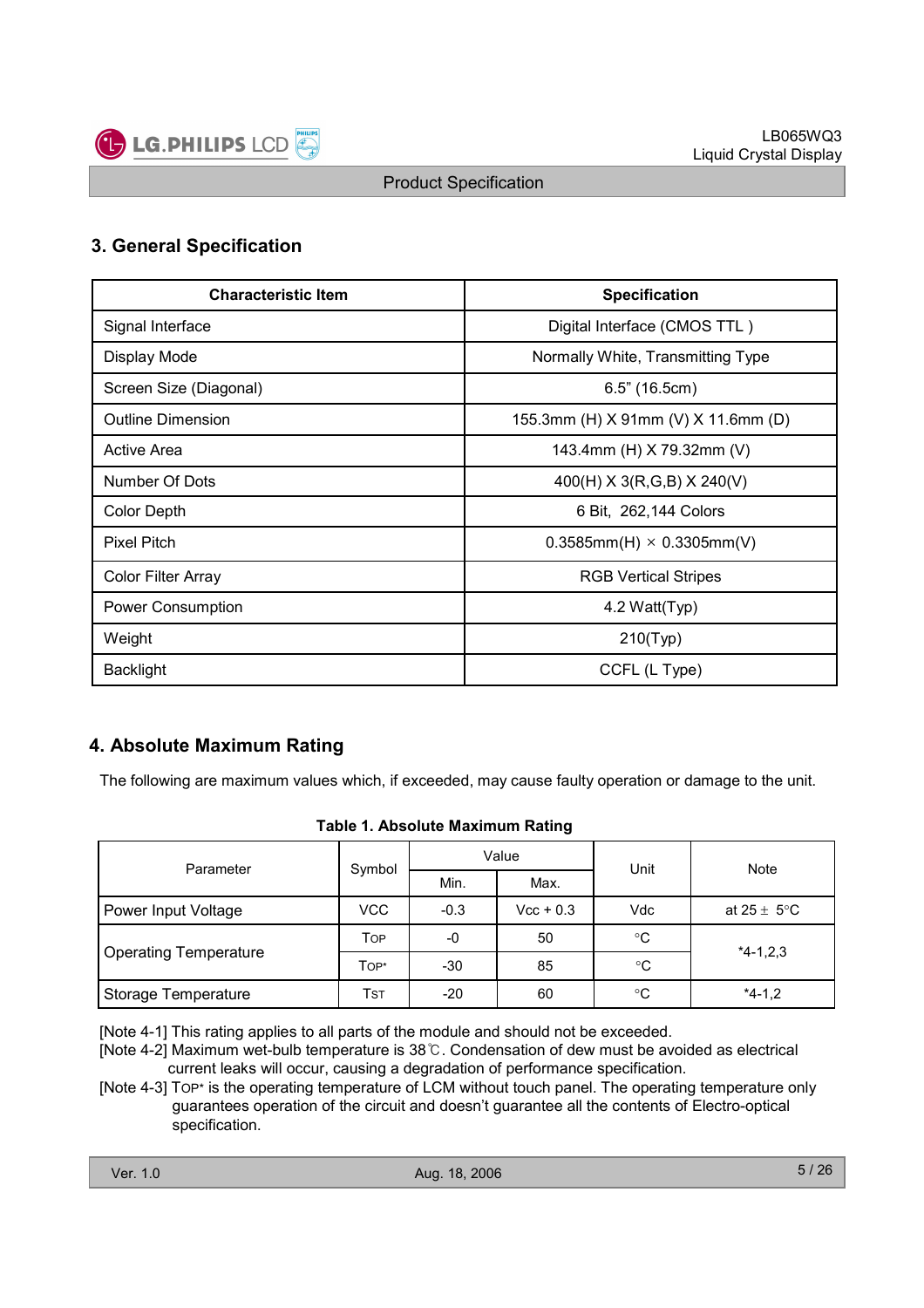

## 5. Electrical Specification

## 5-1. Electrical Characteristics

The LB065WQ3-TD02 requires three power inputs. One is employed to power the LCD electronics and to drive the TFT array and liquid crystal. The second input which powers the CCFL, is typically generated by an inverter. The inverter is an external unit to the LCD. The third is for touch screen panel.

| Parameter                    | Symbol         | Value      |          |                | Unit              | Note                |
|------------------------------|----------------|------------|----------|----------------|-------------------|---------------------|
|                              |                | Min.       | Typ.     | Max.           |                   |                     |
| Module:                      |                |            |          |                |                   |                     |
| Power Supply Input Voltage   | <b>VCC</b>     | 3.0        | 3.3      | 3.6            | <b>Vdc</b>        |                     |
| Power Supply Input Current   | $I_{\rm CC}$   | 105        | 133      | 165            | mA                | $*5-1$              |
| Power Consumption            | P <sub>c</sub> |            | 0.44     | 0.60           | Watt              | $*5-1$              |
|                              |                |            |          |                |                   |                     |
| Lamp :                       |                |            |          |                |                   |                     |
| <b>Operating Voltage</b>     | $V_{BL}$       | 520(6.5mA) | 550(6mA) | 670(3mA)       | $V_{RMS}$         | $\pm 10$ [%]        |
| <b>Operating Current</b>     | $I_{BL}$       | 3.0        | 6.0      | 6.5            | mA <sub>RMS</sub> |                     |
|                              |                | 40         |          | 60             | kHz               | $*5-2$              |
| <b>Operating Frequency</b>   | $f_{BL}$       | 40         |          | 80             | kHz               | $*5 - 3$            |
|                              | Vs             |            |          | 1440           | $V_{RMS}$         | $T_a = 25^{\circ}C$ |
| Kick-Off Voltage (*5-4)      |                |            |          | 1720           | $V_{RMS}$         | $T_a =$<br>30 C     |
| Discharge Stabilization Time | Ts             |            |          | 3              | Min               | $*5-5$              |
| Power Consumption            | $P_{BL}$       |            | 3.30     | 3.63           | Watt              | at<br>$I_{BL}$ =TYP |
| Life Time                    |                | 20,000     |          |                | <b>Hrs</b>        | $*5-6$              |
| Touch Screen Panel           |                |            |          |                |                   |                     |
| <b>Operating Voltage</b>     | $V_{TS}$       |            | 5        | $\overline{7}$ | <b>Vdc</b>        |                     |

#### Note) The design of the inverter must have specifications for the lamp in LCD Assembly.

The performance of the Lamp in LCM, for example, life time or brightness, is extremely influenced by the characteristics of the DC-AC inverter. So all the parameters of an inverter should be carefully designed so as not to produce too much leakage current from high-voltage output of the inverter. When you design or order the inverter, please make sure unwanted lighting not caused by the mismatch of the lamp and the inverter(no lighting, flicker, etc) never occur. When you confirm it, the LCD Assembly should be operated in the same condition as installed in your instrument.

[Note 5-1] VCC=3.3V, 25°C,  $f_v$  (frame frequency) = 60Hz condition, whereas mosaic pattern(Typ), full black pattern(Max) is displayed.

[Note 5-2] This frequency range means the range to keep within  $\pm$ 10% change of electrical and optical characteristics.

[Note 5-3] This frequency range means not affecting to lamp life and reliability characteristics. (The lamp frequency should be selected as different as possible from display horizontal synchronous signal (Including harmonic frequency of this scanning frequency) to avoid "Beat" interference which may be observed on the screen as horizontal stripes like moving wave.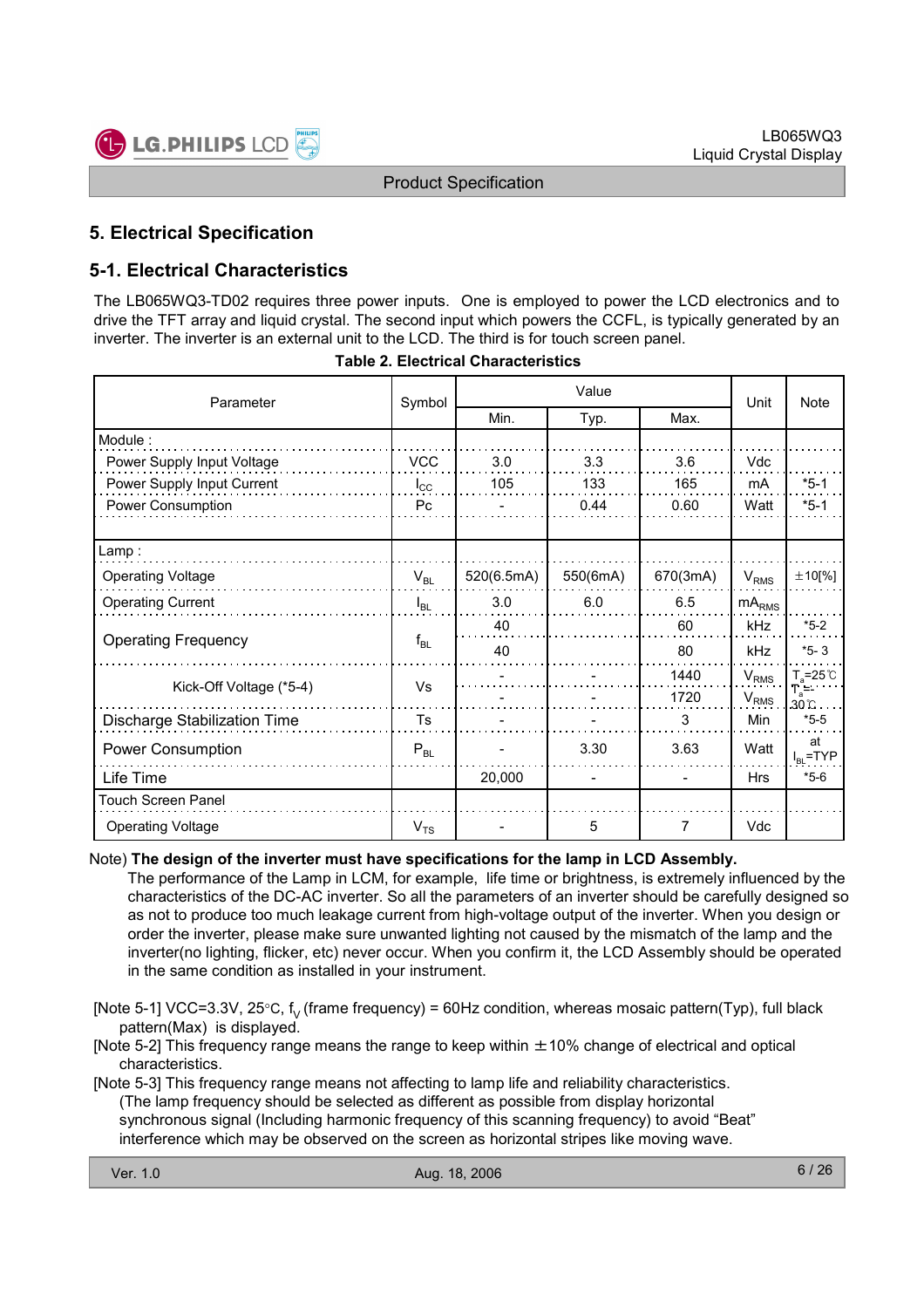

This phenomenon is caused by interference between lamp (CCFL) lighting frequency and LCD horizontal synchronous signal.)

. [Note 5-4] The "MAX" of "Kick-Off Voltage" means the minimum voltage for inverter to turn on the CCFL normally in the LCD module. However this isn't the values that we can assure stability of starting lamp on condition that the module is installed in your set.

It should be careful that "Kick-Off Voltage" is changed by an increase of stray capacitance in your set, inverter method, value of ballast capacitor in your inverter and so on.

Especially, the value of "Kick-Off Voltage" is higher in low temperature condition than innormal temperature condition, because impedance of CCFL is increased.

The voltage above  $V_S$  should be applied to the lamps for more than 1 second for start-up.

Otherwise, the lamps may not be turned on. The used lamp current is the lamp typical current.

[Note 5-5] The time needed to achieve not less than 95% brightness of the center part of lamp. The brightness of the lamp after being lighted for 5 minutes is defined as 100%.

[Note 5-6] "Life time" is defined as the time that the lamp brightness decreases to 50% from original brightness at  $I_{BL}$ =TYP; continuous lighting,  $T_a$ =25°C.

Requirements for a system inverter design, which is intended to have a better display performance, a better power efficiency and a more reliable lamp, are as follows. It shall help increase the lamp lifetime and reduce leakage current. Inverter should be designed to be subject to the conditions below

A. The asymmetry rate of the inverter waveform should be less than 10%.

B. The distortion rate of the waveform should be within  $\sqrt{2} + 10\%$ .

\* Inverter output waveform had better be more similar to ideal sine wave.





C. There should not be any spikes in the waveform.

D. Lamp current should not exceed the "MAX" value under the "Operating Temperature". (It is prohibited to exceed the "MAX" value even if it is operated in the guaranteed temperature). When lamp current exceed the maximum value for a long time, it may cause a smoking and Ignition. Therefore, it is recommended that the inverter have the current limited circuit that is used as a protection circuit and/or the lamp current-controlled inverter.

∗ Do not attaches a conducting tape to lamp connecting wire.

If the lamp wire attach to a conducting tape, TFT-LCD Module has a low luminance and the inverter has abnormal action. Because leakage current is occurred between lamp wire and conducting tape.

## 5-2. Interface Connection

This LCD employs two interface connections, 40-pin connector is used for the module electronics interface and the other is used for the integral backlight system.

The interface connector is a model FH12K-40S-0.5SH manufactured by HIROSE.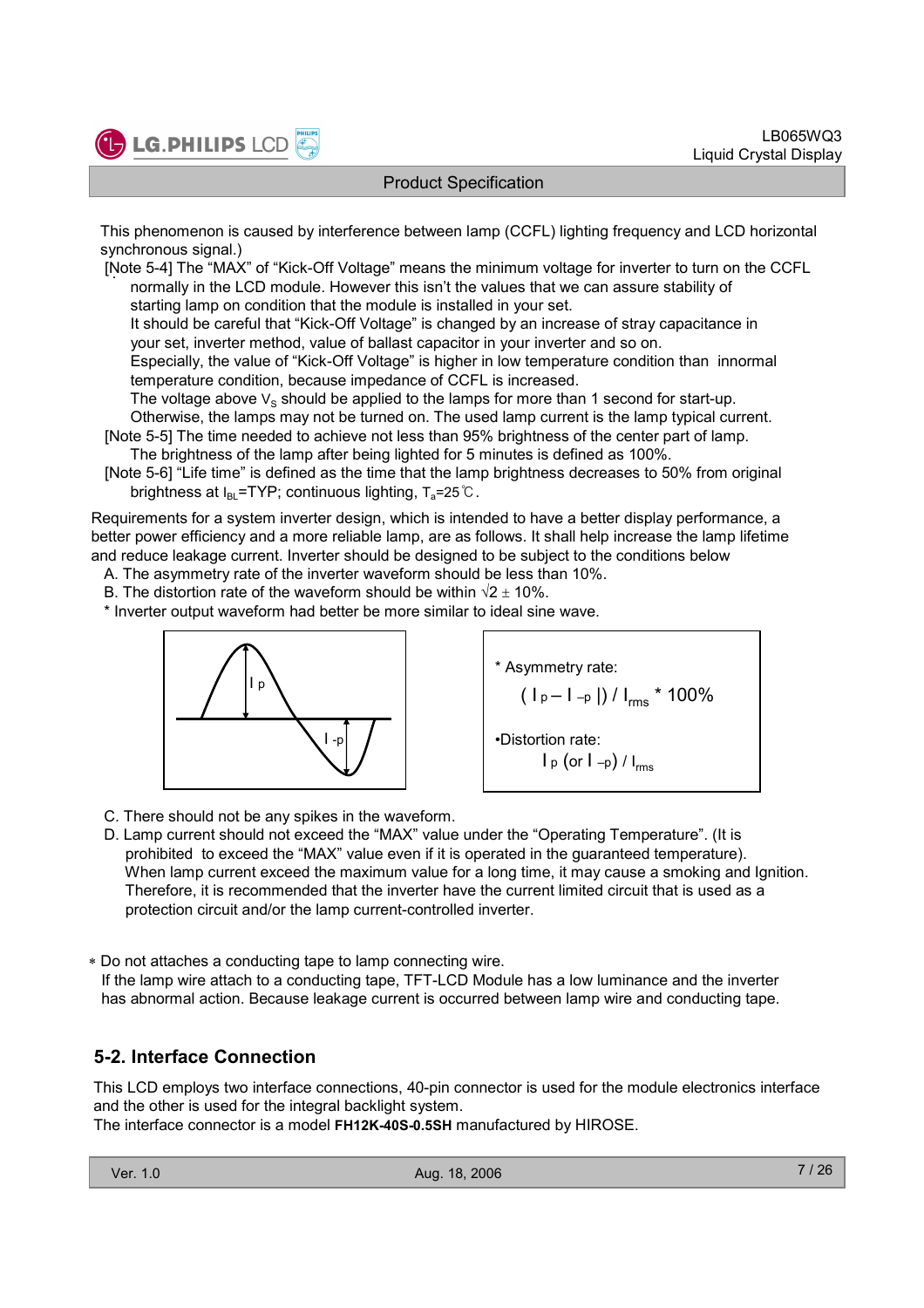

#### Table 3. Module Connector Pin Configuration (CN1)

| Pin            | Symbol         | Description            | <b>Notes</b>                          |
|----------------|----------------|------------------------|---------------------------------------|
| 1              | <b>VDD</b>     | Power Input            | +3.3VCC Power Supply Input, Note 5-8  |
| $\overline{2}$ | <b>VDD</b>     | Power Input            |                                       |
| 3              | <b>VDD</b>     | Power Input            |                                       |
| 4              | <b>VDD</b>     | Power Input            |                                       |
| 5              | <b>GND</b>     | Ground                 | Connect to VSS, Note 5-7              |
| 6              | <b>GND</b>     | Ground                 |                                       |
| $\overline{7}$ | N.C            | No Connection          | Do Not Connect                        |
| 8              | N.C            | No Connection          |                                       |
| 9              | <b>GND</b>     | Ground                 | Connect to VSS, Note 5-7              |
| 10             | N.C            | No Connection          |                                       |
| 11             | <b>VS</b>      | <b>Vertical Sync</b>   | Vertical Sync Signal                  |
| 12             | DE             | Data Enable            | Data Enable Signal                    |
| 13             | <b>HS</b>      | <b>Horizontal Sync</b> | Horizontal Sync Signal                |
| 14             | <b>GND</b>     | Ground                 |                                       |
| 15             | B <sub>5</sub> | <b>Blue Data</b>       | Blue Data Most Significant Bit(MSB)   |
| 16             | <b>B4</b>      | <b>Blue Data</b>       |                                       |
| 17             | B <sub>3</sub> | <b>Blue Data</b>       |                                       |
| 18             | <b>GND</b>     | Ground                 | Connect to VSS, Note 5-7              |
| 19             | <b>B2</b>      | <b>Blue Data</b>       |                                       |
| 20             | <b>B1</b>      | <b>Blue Data</b>       |                                       |
| 21             | B <sub>0</sub> | <b>Blue Data</b>       | Blue Data Least Significant Bit(LSB)  |
| 22             | <b>GND</b>     | Ground                 | Connect to VSS, Note 5-7              |
| 23             | G <sub>5</sub> | Green Data             | Green Data Most Significant Bit(MSB)  |
| 24             | G4             | Green Data             |                                       |
| 25             | G <sub>3</sub> | Green Data             |                                       |
| 26             | <b>GND</b>     | Ground                 | Connect to VSS, Note 5-7              |
| 27             | G <sub>2</sub> | Green Data             |                                       |
| 28             | G <sub>1</sub> | Green Data             |                                       |
| 29             | G <sub>0</sub> | Green Data             | Green Data Least Significant Bit(LSB) |
| 30             | <b>GND</b>     | Ground                 | Connect to VSS, Note 5-7              |
| 31             | R <sub>5</sub> | <b>Red Data</b>        | Red Data Most Significant Bit(MSB)    |
| 32             | R4             | <b>Red Data</b>        |                                       |
| 33             | R <sub>3</sub> | <b>Red Data</b>        |                                       |
| 34             | <b>GND</b>     | Ground                 | Connect to VSS, Note 5-7              |
| 35             | R2             | Red Data               |                                       |
| 36             | R <sub>1</sub> | Red Data               |                                       |
| 37             | R <sub>0</sub> | <b>Red Data</b>        | Red Data Least Significant Bit(LSB)   |
| 38             | <b>GND</b>     | Ground                 | Connect to VSS, Note 5-7              |
| 39             | <b>DCLK</b>    | Data Clock             | Data Clock Signal                     |
| 40             | <b>GND</b>     | Ground                 | Connect to VSS, Note 5-7              |

[Note 5-7] All VSS(Ground) pins should be connected together and the LCD's metal frame. [Note 5-8] All VCC(Power input) pins should be connected together.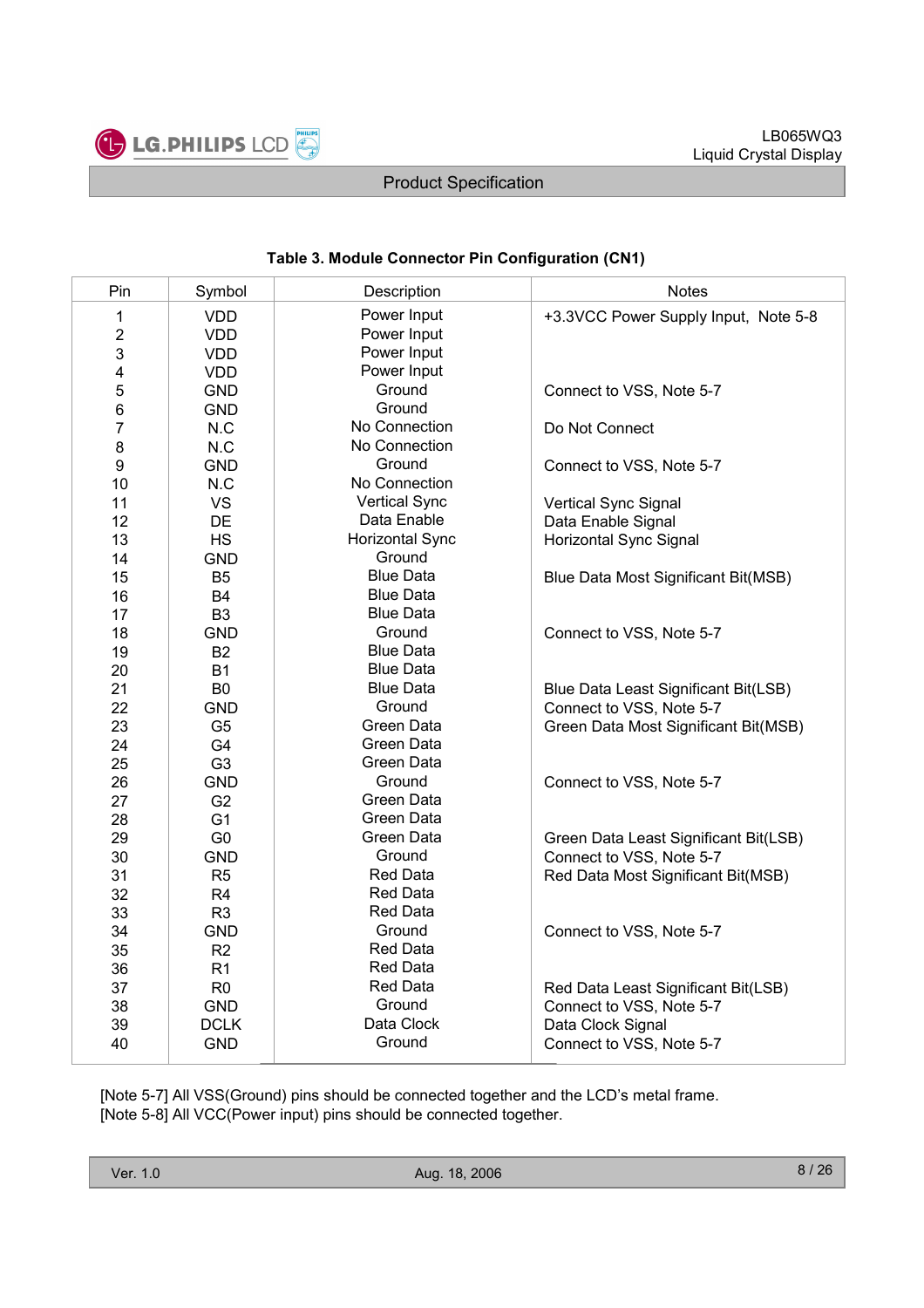

#### Table 4. Backlight Connector Pin Configuration(CN2)

| Pin No. | Symbol | <b>Function</b>                           | Remark  |
|---------|--------|-------------------------------------------|---------|
|         | HV     | Power Supply For Lamp [High Voltage Side] | $*5-9$  |
|         | NC.    | No Connection                             |         |
|         | ∟V     | Power Supply For Lamp [Low Voltage Side]  | $*5-10$ |

The backlight interface connector is a model **BHR-03VS-1** manufactured by JST or a compatible model manufactured by AMP. The matching connector is SM02(8.0)B-BHS-1-TB manufactured or equivalent.

[Note 5-9] The wire color of high voltage side is pink.

[Note 5-10] The wire color of low voltage side is black. Connect the low voltage side of the DC/AC inverter used to drive the fluorescent tube to GND of the inverter circuit.

|         | $1.4419$ $1.4449$ $1.1.419$ $1.11.401$ $1.119$ |                                   |             |  |  |  |  |
|---------|------------------------------------------------|-----------------------------------|-------------|--|--|--|--|
| Pin No. | Symbol                                         | Function                          | <b>Note</b> |  |  |  |  |
|         | Υ1                                             | Up Resistance Terminal            |             |  |  |  |  |
| 2       | X1                                             | <b>Right Resistance Terminal</b>  |             |  |  |  |  |
| 3       | Υ2                                             | <b>Bottom Resistance Terminal</b> |             |  |  |  |  |
| 4       | X2                                             | Left Resistance Terminal          |             |  |  |  |  |

#### Table 5. Touch Panel Pin Configuration(CN3)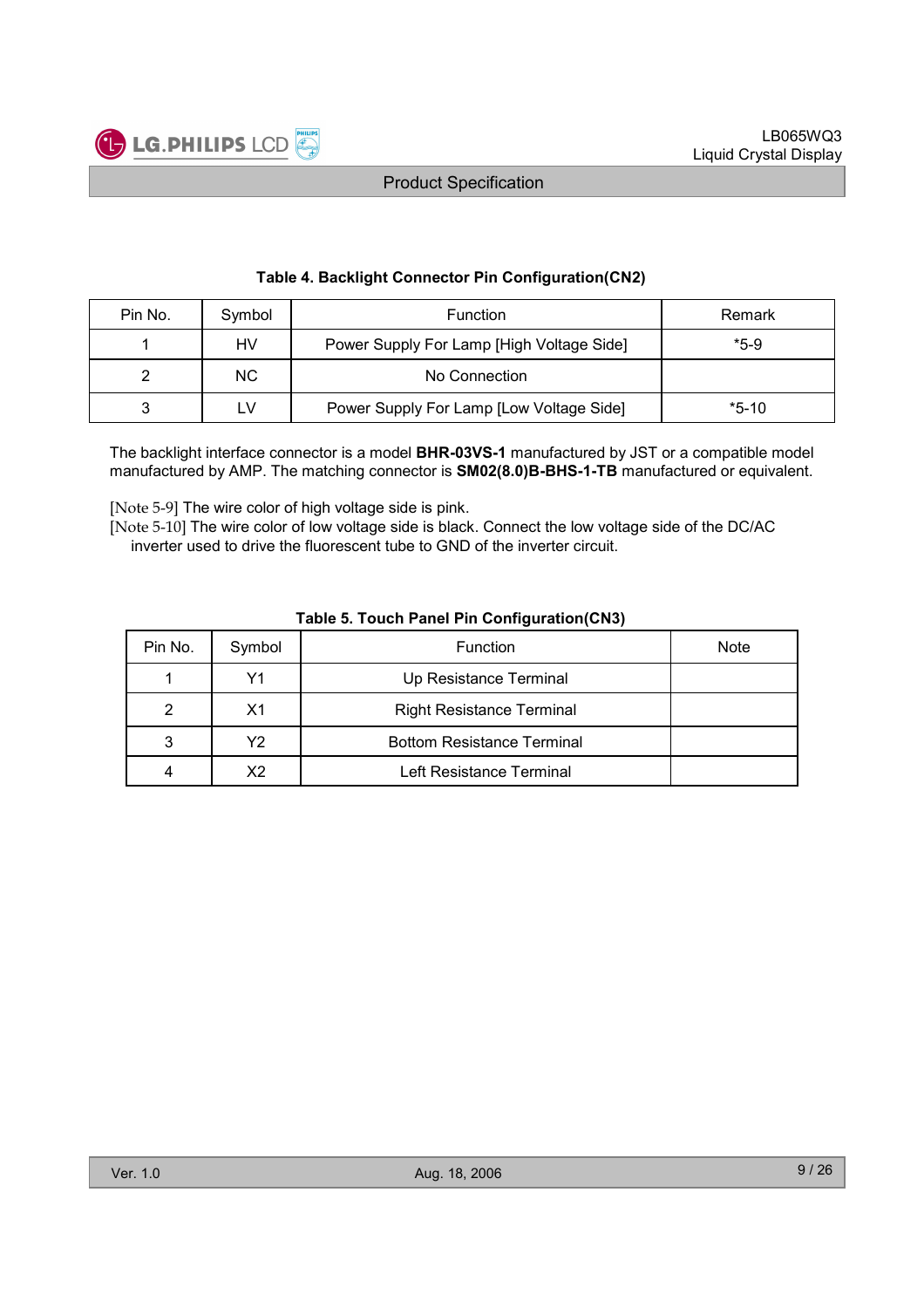

## 5-3. Signal Timing Specification

|             | Item                            | Symbol                            | Min.                     | Typ.                     | Max.                         | Unit                                 | Note     |
|-------------|---------------------------------|-----------------------------------|--------------------------|--------------------------|------------------------------|--------------------------------------|----------|
|             | Frequency                       | $f_{CLK}$                         | 7.7                      | 8.3                      | 10.8                         | <b>MHz</b>                           |          |
| <b>DCLK</b> | Width_Low                       | $t_{\text{WCL}}$                  | $\overline{\mathbf{4}}$  | $\blacksquare$           | $\blacksquare$               |                                      |          |
|             | Width_High                      | $\mathfrak{t}_{\text{WCH}}$       | $\overline{\mathbf{4}}$  | $\overline{\phantom{a}}$ | $\blacksquare$               | ns                                   |          |
|             | Period                          | $t_{HP}$                          | 512                      | 528                      | 544                          |                                      |          |
| HS          | Width_Active                    | $t_{WH}$                          | 8                        | 32                       | 48                           | $t_{CLK}$                            |          |
|             | Rise/Fall Time                  | $t_{\text{Hf}}$ , $t_{\text{Hf}}$ | $\frac{1}{2}$            | $\blacksquare$           | 30                           | ns                                   |          |
|             | Period                          | $t_{VP}$                          | 250                      | 263                      | 330                          |                                      |          |
| <b>VS</b>   | Width_Active                    | Twv                               | $\overline{2}$           | $\Box$                   | $\blacksquare$               | $t_{\sf HP}$                         |          |
|             | Rise/Fall Time                  | $t_{\vee r}$ , $t_{\vee f}$       | $\overline{\phantom{a}}$ | $\blacksquare$           | 50                           | ns                                   |          |
|             | Setup Time                      | $t_{\rm SI}$                      | 3                        | $\blacksquare$           | $\overline{\phantom{a}}$     |                                      |          |
|             | Hold Time                       | $t_{HI}$                          | $\mathbf{1}$             | $\overline{\phantom{a}}$ | $\qquad \qquad \blacksquare$ | ns                                   | For DCLK |
|             | Rise/Fall Time                  | $t_{ir}$ , $t_{if}$               | $\blacksquare$           | $\overline{\phantom{a}}$ | 30                           | ns                                   |          |
|             | Horizontal<br>Display Period    | $t_{\sf HDP}$                     | 400                      | 400                      | 400                          | clock                                |          |
| DE          | Vertical<br>Display Period      | $t_{VDP}$                         | 240                      | 240                      | 240                          | line                                 |          |
|             | Horizontal<br><b>Back Porch</b> | $t_{\sf HBP}$                     | 12                       | 64                       | 64                           |                                      |          |
|             | Horizontal<br>Front Porch       | $t_{\scriptscriptstyle \sf HFP}$  | 8                        | 32                       | 32                           | $t_{\scriptscriptstyle{\text{CLK}}}$ |          |
|             | Vertical<br><b>Back Porch</b>   | $\mathfrak{t}_{\mathsf{VBP}}$     | 6                        | $\overline{\phantom{a}}$ | $\blacksquare$               | $t_{\sf HD}$                         |          |
|             | Vertical<br>Front Porch         | $t_{\scriptscriptstyle\rm VFP}$   | $\overline{2}$           | $\overline{\phantom{a}}$ | $\overline{\phantom{0}}$     |                                      |          |
|             | Setup Time                      | $t_{SD}$                          | $\overline{2}$           | $\overline{\phantom{a}}$ | $\overline{\phantom{0}}$     |                                      |          |
| Data        | Hold Time                       | $t_{HD}$                          | $\overline{2}$           | $\overline{\phantom{a}}$ | ÷,                           | ns                                   | For DCLK |
|             | Rise/Fall Time                  | $t_{Dr}$ , $t_{Df}$               | $\blacksquare$           | $\blacksquare$           | 25                           | ns                                   |          |

### Table 4. Timing Table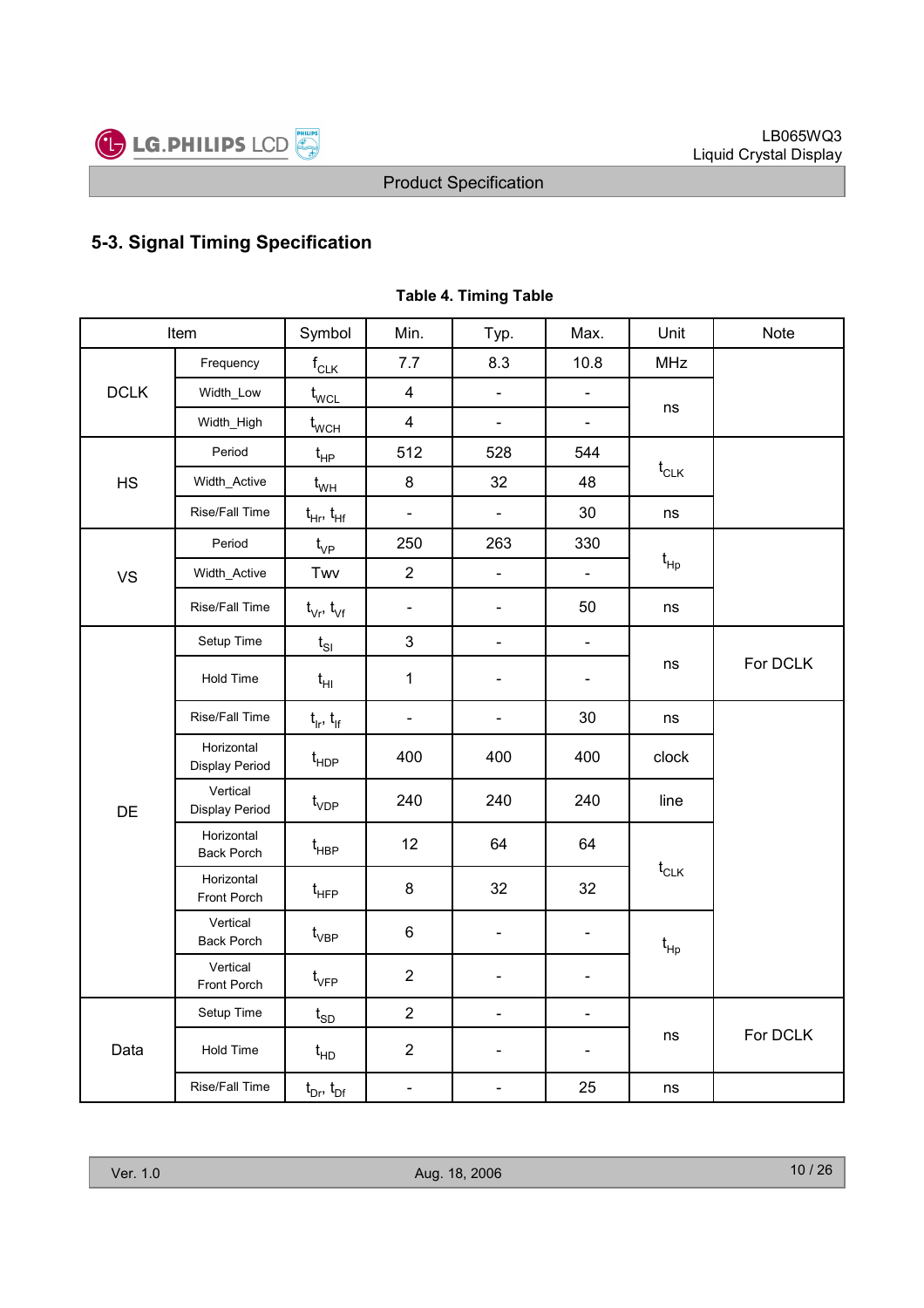

## 5-4. Signal Timing Waveform  $[V_{dd} = 3.3V]$

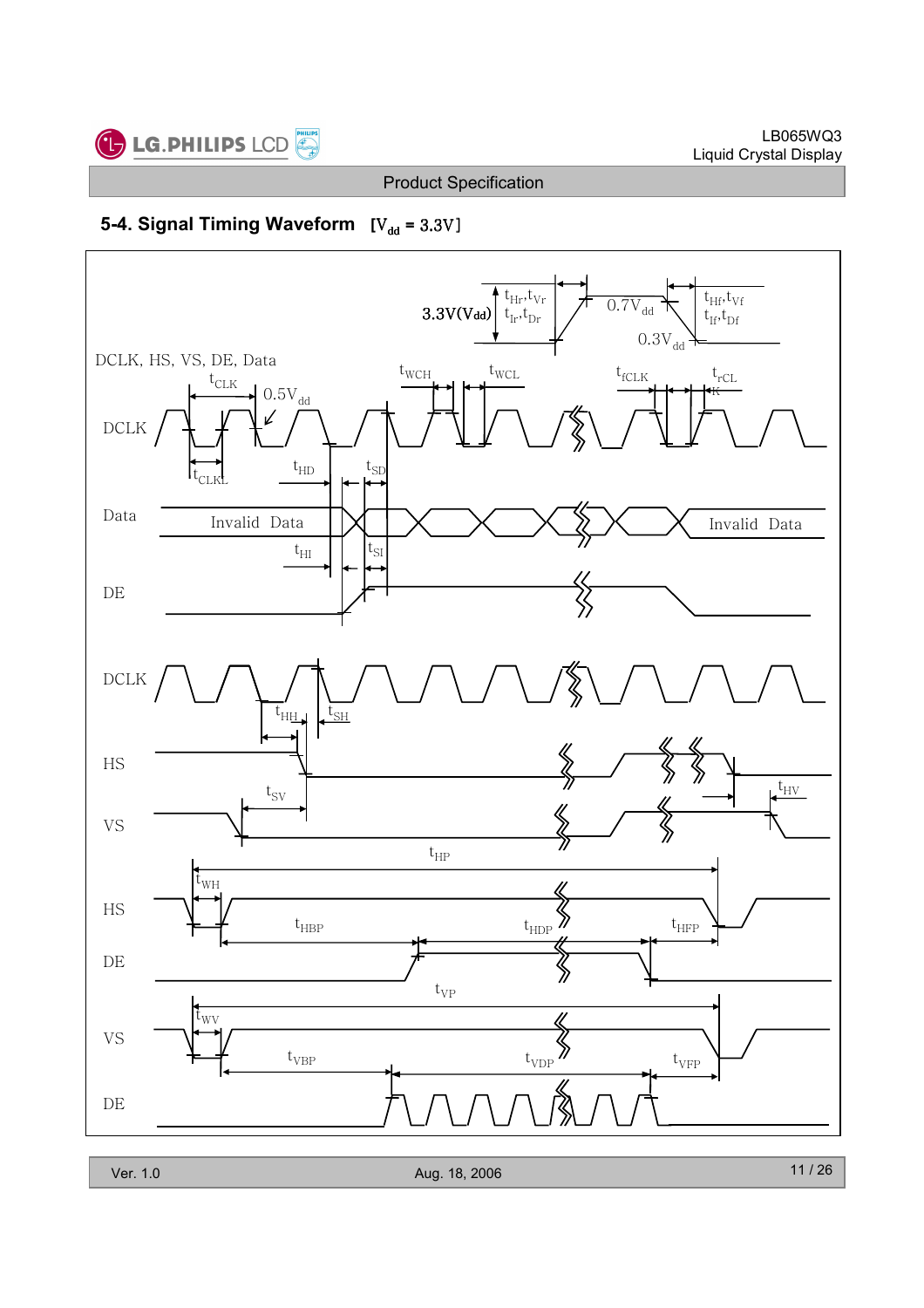LB065WQ3



## 5-5. Color Input Data Reference

The brightness of each primary color (red, green and blue) is based on the 6-bit gray scale data input for the color; the higher the binary input, the brighter the color. The table below provides a reference for color versus data input.

|              |                                                                                                                                                                                                                                                                                                                                                                                                                                                                                                                                                                                                                                                                                                                                                                                                                                                                                                                                                                                                                                                                                                                                                                                                                                                                                                                                                                                                                                                                                                                                                                                                                                                                                                                                                                                                                                                                                                                                                                                                                                                                                                                                                                                                                                                                      |                |                                                                                                           |                |                |                |                |                |                |                |                |             |                |             |           |             |           |             | <b>LSB</b>  |
|--------------|----------------------------------------------------------------------------------------------------------------------------------------------------------------------------------------------------------------------------------------------------------------------------------------------------------------------------------------------------------------------------------------------------------------------------------------------------------------------------------------------------------------------------------------------------------------------------------------------------------------------------------------------------------------------------------------------------------------------------------------------------------------------------------------------------------------------------------------------------------------------------------------------------------------------------------------------------------------------------------------------------------------------------------------------------------------------------------------------------------------------------------------------------------------------------------------------------------------------------------------------------------------------------------------------------------------------------------------------------------------------------------------------------------------------------------------------------------------------------------------------------------------------------------------------------------------------------------------------------------------------------------------------------------------------------------------------------------------------------------------------------------------------------------------------------------------------------------------------------------------------------------------------------------------------------------------------------------------------------------------------------------------------------------------------------------------------------------------------------------------------------------------------------------------------------------------------------------------------------------------------------------------------|----------------|-----------------------------------------------------------------------------------------------------------|----------------|----------------|----------------|----------------|----------------|----------------|----------------|----------------|-------------|----------------|-------------|-----------|-------------|-----------|-------------|-------------|
|              |                                                                                                                                                                                                                                                                                                                                                                                                                                                                                                                                                                                                                                                                                                                                                                                                                                                                                                                                                                                                                                                                                                                                                                                                                                                                                                                                                                                                                                                                                                                                                                                                                                                                                                                                                                                                                                                                                                                                                                                                                                                                                                                                                                                                                                                                      | R <sub>5</sub> | R <sub>4</sub>                                                                                            | R <sub>3</sub> | R <sub>2</sub> | R <sub>1</sub> | R <sub>0</sub> | G <sub>5</sub> | G <sub>4</sub> | G <sub>3</sub> | G <sub>2</sub> | G 1         | G <sub>0</sub> |             | <b>B4</b> | <b>B3</b>   | <b>B2</b> | <b>B</b> 1  | <b>B</b> 0  |
|              | <b>BLACK</b>                                                                                                                                                                                                                                                                                                                                                                                                                                                                                                                                                                                                                                                                                                                                                                                                                                                                                                                                                                                                                                                                                                                                                                                                                                                                                                                                                                                                                                                                                                                                                                                                                                                                                                                                                                                                                                                                                                                                                                                                                                                                                                                                                                                                                                                         | 0              | 0                                                                                                         | 0              | 0              | $\mathbf 0$    | 0              | $\mathbf 0$    | 0              | 0              | 0              | $\mathbf 0$ | $\mathbf 0$    | $\mathbf 0$ | 0         | 0           | 0         | $\pmb{0}$   | $\Omega$    |
|              | Input Color Data<br><b>RED</b><br><b>GREEN</b><br>Color<br><b>MSB</b><br>LSB MSB<br>LSB   MSB<br><b>B</b> 5<br><b>RED</b><br>0<br>0<br>$\mathbf{1}$<br>1<br>1<br>0<br>0<br>0<br>0<br>0<br>$\mathbf 0$<br>1<br>1<br>1<br><b>GREEN</b><br>0<br>1<br>0<br>0<br>0<br>0<br>0<br>$\mathbf 1$<br>1<br>$\mathbf 0$<br>0<br>1<br>1<br>1<br>0<br><b>BLUE</b><br>0<br>0<br>0<br>0 0<br>0<br>0<br>0<br>0<br>0<br>1<br>0<br>$\mathbf{1}$<br><b>Basic</b><br>Color<br><b>CYAN</b><br>0<br>0<br>0<br>$\mathbf{1}$<br>1<br>0<br>0<br>0<br>1<br>1<br>1<br>1<br>1<br>1<br>0<br><b>MAGENTA</b><br>1<br>1<br>1<br>110<br>0<br>0<br>0<br>0<br>1<br>1<br>1<br><b>YELLOW</b><br>1<br>1<br>1<br>111<br>1<br>$\mathbf 0$<br>0<br>1<br>1<br>1<br>1<br>1<br><b>WHITE</b><br>$\mathbf{1}$<br>$\mathbf{1}$<br>1<br>1<br>1<br>1<br>1<br>111<br>$\mathbf{1}$<br>1<br>1<br>$\mathbf 1$<br>1<br>$\mathsf 0$<br>0 0<br>0<br>$\mathbf 0$<br>0<br>0<br>0<br>0<br>0<br>0<br>I٥<br>0<br><b>RED (00)</b><br>0<br><b>RED (01)</b><br>0<br>0<br>0<br>0<br>0<br>$\Omega$<br>0<br>0<br>0<br>$\mathbf 0$<br>$\mathbf 0$<br>0<br>1 <sup>1</sup><br>$\Omega$<br><b>RED</b><br>0<br>0<br>0<br>0<br>RED (62)<br>1<br>1<br>0<br>0<br>0<br>0<br>0<br>1<br>1<br>$\mathbf{1}$<br>$\mathbf{1}$<br>110<br>0<br>0<br>010<br>0<br><b>RED (63)</b><br>1<br>0<br>0<br>1<br>1<br>$\mathsf 0$<br>0 0<br>0<br>0<br>I٥<br><b>GREEN (00)</b><br>0<br>0<br>0<br>0<br>0<br>$\pmb{0}$<br>0<br>0<br>0<br>0<br><b>GREEN (01)</b><br>0<br>0<br>0<br>0<br>$\mathbf 0$<br>0<br>0<br>0<br>0<br>0<br>0<br>1<br><b>GREEN (62)</b><br>0<br>0<br>0<br>0<br>0<br>0<br>0<br>0<br>0<br>1<br>1<br>1<br>1<br>0<br>$\mathbf 0$<br>$\mathbf 0$<br>$\Omega$<br>0<br><b>GREEN (63)</b><br>0<br>0<br>$\overline{0}$<br>$\mathbf{1}$<br>$\mathbf{1}$<br>$\mathbf{1}$<br>1<br>$\mathbf 1$<br>1<br>$\mathsf{O}\xspace$<br>0 0<br>0<br>$\mathsf 0$<br>I٥<br>0<br>0<br>$\pmb{0}$<br>0<br>0<br>$\pmb{0}$<br>0<br>0<br><b>BLUE (00)</b><br>0<br>0<br>0<br><b>BLUE (01)</b><br>0<br>0<br>0<br>0<br>0<br>$\mathbf 0$<br>0<br>0<br>0<br>0<br>0<br><b>BLUE</b><br><b>BLUE (62)</b><br>0<br>0<br>0<br>0<br>0<br>0<br>l O<br>0<br>0<br>0<br>0<br>0<br>-1<br>1<br>$\mathbf 0$<br>0<br><b>BLUE (63)</b><br>$\Omega$<br>0<br>0<br>0<br>010<br>0<br>0<br>0<br>0<br>1<br>l 1 | 0              | 0                                                                                                         | $\mathbf 0$    | 0              |                |                |                |                |                |                |             |                |             |           |             |           |             |             |
|              |                                                                                                                                                                                                                                                                                                                                                                                                                                                                                                                                                                                                                                                                                                                                                                                                                                                                                                                                                                                                                                                                                                                                                                                                                                                                                                                                                                                                                                                                                                                                                                                                                                                                                                                                                                                                                                                                                                                                                                                                                                                                                                                                                                                                                                                                      |                |                                                                                                           |                |                |                |                |                |                |                |                |             |                |             |           | 0           | 0         | 0           | 0           |
|              |                                                                                                                                                                                                                                                                                                                                                                                                                                                                                                                                                                                                                                                                                                                                                                                                                                                                                                                                                                                                                                                                                                                                                                                                                                                                                                                                                                                                                                                                                                                                                                                                                                                                                                                                                                                                                                                                                                                                                                                                                                                                                                                                                                                                                                                                      |                |                                                                                                           |                |                |                |                |                |                |                |                |             |                |             |           | 1           | 1         | 1           | 1           |
|              |                                                                                                                                                                                                                                                                                                                                                                                                                                                                                                                                                                                                                                                                                                                                                                                                                                                                                                                                                                                                                                                                                                                                                                                                                                                                                                                                                                                                                                                                                                                                                                                                                                                                                                                                                                                                                                                                                                                                                                                                                                                                                                                                                                                                                                                                      |                |                                                                                                           |                |                |                |                |                |                |                |                |             |                |             |           |             |           | 1           |             |
|              |                                                                                                                                                                                                                                                                                                                                                                                                                                                                                                                                                                                                                                                                                                                                                                                                                                                                                                                                                                                                                                                                                                                                                                                                                                                                                                                                                                                                                                                                                                                                                                                                                                                                                                                                                                                                                                                                                                                                                                                                                                                                                                                                                                                                                                                                      |                |                                                                                                           |                |                |                |                |                |                |                |                |             |                |             |           | 1           | 1         | 1           |             |
| <b>GREEN</b> |                                                                                                                                                                                                                                                                                                                                                                                                                                                                                                                                                                                                                                                                                                                                                                                                                                                                                                                                                                                                                                                                                                                                                                                                                                                                                                                                                                                                                                                                                                                                                                                                                                                                                                                                                                                                                                                                                                                                                                                                                                                                                                                                                                                                                                                                      |                |                                                                                                           |                |                |                |                |                |                |                |                |             |                |             |           | 0           | 0         | 0           | $\Omega$    |
|              |                                                                                                                                                                                                                                                                                                                                                                                                                                                                                                                                                                                                                                                                                                                                                                                                                                                                                                                                                                                                                                                                                                                                                                                                                                                                                                                                                                                                                                                                                                                                                                                                                                                                                                                                                                                                                                                                                                                                                                                                                                                                                                                                                                                                                                                                      |                |                                                                                                           |                |                |                |                |                |                |                |                |             |                |             |           | 1           | 1         | 1           | 1           |
|              |                                                                                                                                                                                                                                                                                                                                                                                                                                                                                                                                                                                                                                                                                                                                                                                                                                                                                                                                                                                                                                                                                                                                                                                                                                                                                                                                                                                                                                                                                                                                                                                                                                                                                                                                                                                                                                                                                                                                                                                                                                                                                                                                                                                                                                                                      |                |                                                                                                           |                |                |                |                |                |                |                |                |             |                |             |           | $\Omega$    | 0         | $\pmb{0}$   | $\Omega$    |
|              |                                                                                                                                                                                                                                                                                                                                                                                                                                                                                                                                                                                                                                                                                                                                                                                                                                                                                                                                                                                                                                                                                                                                                                                                                                                                                                                                                                                                                                                                                                                                                                                                                                                                                                                                                                                                                                                                                                                                                                                                                                                                                                                                                                                                                                                                      |                |                                                                                                           |                |                |                |                |                |                |                |                |             |                |             |           | $\mathbf 0$ | 0         | 0           | $\mathbf 0$ |
|              |                                                                                                                                                                                                                                                                                                                                                                                                                                                                                                                                                                                                                                                                                                                                                                                                                                                                                                                                                                                                                                                                                                                                                                                                                                                                                                                                                                                                                                                                                                                                                                                                                                                                                                                                                                                                                                                                                                                                                                                                                                                                                                                                                                                                                                                                      |                |                                                                                                           |                |                |                |                |                |                |                |                |             |                |             |           |             |           |             |             |
|              |                                                                                                                                                                                                                                                                                                                                                                                                                                                                                                                                                                                                                                                                                                                                                                                                                                                                                                                                                                                                                                                                                                                                                                                                                                                                                                                                                                                                                                                                                                                                                                                                                                                                                                                                                                                                                                                                                                                                                                                                                                                                                                                                                                                                                                                                      |                |                                                                                                           |                |                |                |                |                |                |                |                |             |                |             |           | 0           | 0         | 0           | 0           |
|              |                                                                                                                                                                                                                                                                                                                                                                                                                                                                                                                                                                                                                                                                                                                                                                                                                                                                                                                                                                                                                                                                                                                                                                                                                                                                                                                                                                                                                                                                                                                                                                                                                                                                                                                                                                                                                                                                                                                                                                                                                                                                                                                                                                                                                                                                      |                | <b>BLUE</b><br>0<br>0<br>0<br>0<br>0<br>0<br>0<br>0<br>$\Omega$<br>$\Omega$<br>0<br>0<br>0<br>0<br>1<br>1 |                | 0              | 0              |                |                |                |                |                |             |                |             |           |             |           |             |             |
|              |                                                                                                                                                                                                                                                                                                                                                                                                                                                                                                                                                                                                                                                                                                                                                                                                                                                                                                                                                                                                                                                                                                                                                                                                                                                                                                                                                                                                                                                                                                                                                                                                                                                                                                                                                                                                                                                                                                                                                                                                                                                                                                                                                                                                                                                                      |                |                                                                                                           |                |                |                |                |                |                |                |                |             |                |             |           |             |           | $\pmb{0}$   | $\mathbf 0$ |
|              |                                                                                                                                                                                                                                                                                                                                                                                                                                                                                                                                                                                                                                                                                                                                                                                                                                                                                                                                                                                                                                                                                                                                                                                                                                                                                                                                                                                                                                                                                                                                                                                                                                                                                                                                                                                                                                                                                                                                                                                                                                                                                                                                                                                                                                                                      |                |                                                                                                           |                |                |                |                |                |                |                |                |             |                |             |           |             |           | 0           | 0           |
|              |                                                                                                                                                                                                                                                                                                                                                                                                                                                                                                                                                                                                                                                                                                                                                                                                                                                                                                                                                                                                                                                                                                                                                                                                                                                                                                                                                                                                                                                                                                                                                                                                                                                                                                                                                                                                                                                                                                                                                                                                                                                                                                                                                                                                                                                                      |                |                                                                                                           |                |                |                |                |                |                |                |                |             |                |             |           |             |           |             |             |
|              |                                                                                                                                                                                                                                                                                                                                                                                                                                                                                                                                                                                                                                                                                                                                                                                                                                                                                                                                                                                                                                                                                                                                                                                                                                                                                                                                                                                                                                                                                                                                                                                                                                                                                                                                                                                                                                                                                                                                                                                                                                                                                                                                                                                                                                                                      |                |                                                                                                           |                |                |                |                |                |                |                |                |             |                |             |           |             |           | 0           | 0           |
|              |                                                                                                                                                                                                                                                                                                                                                                                                                                                                                                                                                                                                                                                                                                                                                                                                                                                                                                                                                                                                                                                                                                                                                                                                                                                                                                                                                                                                                                                                                                                                                                                                                                                                                                                                                                                                                                                                                                                                                                                                                                                                                                                                                                                                                                                                      |                |                                                                                                           |                |                |                |                |                |                |                |                |             |                |             |           |             |           | $\mathbf 0$ | 0           |
|              |                                                                                                                                                                                                                                                                                                                                                                                                                                                                                                                                                                                                                                                                                                                                                                                                                                                                                                                                                                                                                                                                                                                                                                                                                                                                                                                                                                                                                                                                                                                                                                                                                                                                                                                                                                                                                                                                                                                                                                                                                                                                                                                                                                                                                                                                      |                |                                                                                                           |                |                |                |                |                |                |                |                |             |                |             |           |             |           | $\pmb{0}$   | $\pmb{0}$   |
|              |                                                                                                                                                                                                                                                                                                                                                                                                                                                                                                                                                                                                                                                                                                                                                                                                                                                                                                                                                                                                                                                                                                                                                                                                                                                                                                                                                                                                                                                                                                                                                                                                                                                                                                                                                                                                                                                                                                                                                                                                                                                                                                                                                                                                                                                                      |                |                                                                                                           |                |                |                |                |                |                |                |                |             |                |             |           |             |           | 0           | 1           |
|              |                                                                                                                                                                                                                                                                                                                                                                                                                                                                                                                                                                                                                                                                                                                                                                                                                                                                                                                                                                                                                                                                                                                                                                                                                                                                                                                                                                                                                                                                                                                                                                                                                                                                                                                                                                                                                                                                                                                                                                                                                                                                                                                                                                                                                                                                      |                |                                                                                                           |                |                |                |                |                |                |                |                |             |                |             |           |             |           |             |             |
|              |                                                                                                                                                                                                                                                                                                                                                                                                                                                                                                                                                                                                                                                                                                                                                                                                                                                                                                                                                                                                                                                                                                                                                                                                                                                                                                                                                                                                                                                                                                                                                                                                                                                                                                                                                                                                                                                                                                                                                                                                                                                                                                                                                                                                                                                                      |                |                                                                                                           |                |                |                |                |                |                |                |                |             |                |             |           |             |           | 1           | $\Omega$    |
|              |                                                                                                                                                                                                                                                                                                                                                                                                                                                                                                                                                                                                                                                                                                                                                                                                                                                                                                                                                                                                                                                                                                                                                                                                                                                                                                                                                                                                                                                                                                                                                                                                                                                                                                                                                                                                                                                                                                                                                                                                                                                                                                                                                                                                                                                                      |                |                                                                                                           |                |                |                |                |                |                |                |                |             |                |             |           |             |           | 1           | 1           |

|  |  | Table 6. Color Data Reference |
|--|--|-------------------------------|
|  |  |                               |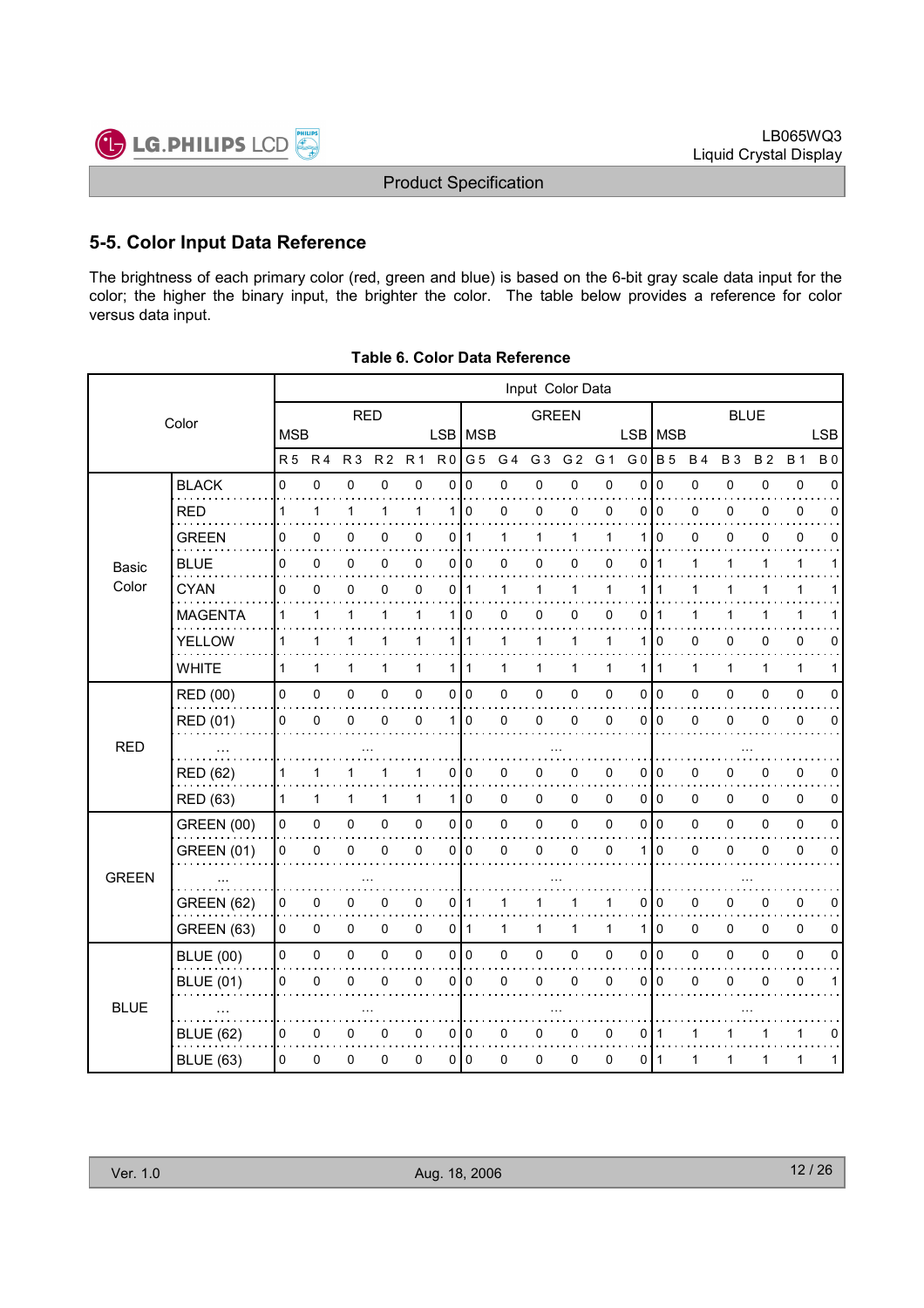

#### 5-6. Power Sequence



|                |              | Value |      |      |
|----------------|--------------|-------|------|------|
| Parameter      | Min.         | Typ.  | Max. | Unit |
| т.             |              |       | $10$ | (ms) |
| $T_{2}$        | $\mathbf{0}$ |       | 50   | (ms) |
| $T_3$          | 200          |       |      | (ms) |
| T <sub>4</sub> | 200          |       |      | (ms) |
| $T_{5}$        | 0            |       | 50   | (ms) |
| $\mathsf{T}_6$ |              |       | 10   | (ms) |
| T,             | 2,000        |       |      | (ms) |

[Note 5-11] Please avoid floating state of interface signal at invalid period.

[Note 5-12] When the interface signal is invalid, be sure to pull down the power supply for LCD VCC to 0V.

[Note 5-13] Lamp power must be turn on after power supply for LCD and interface signal are valid.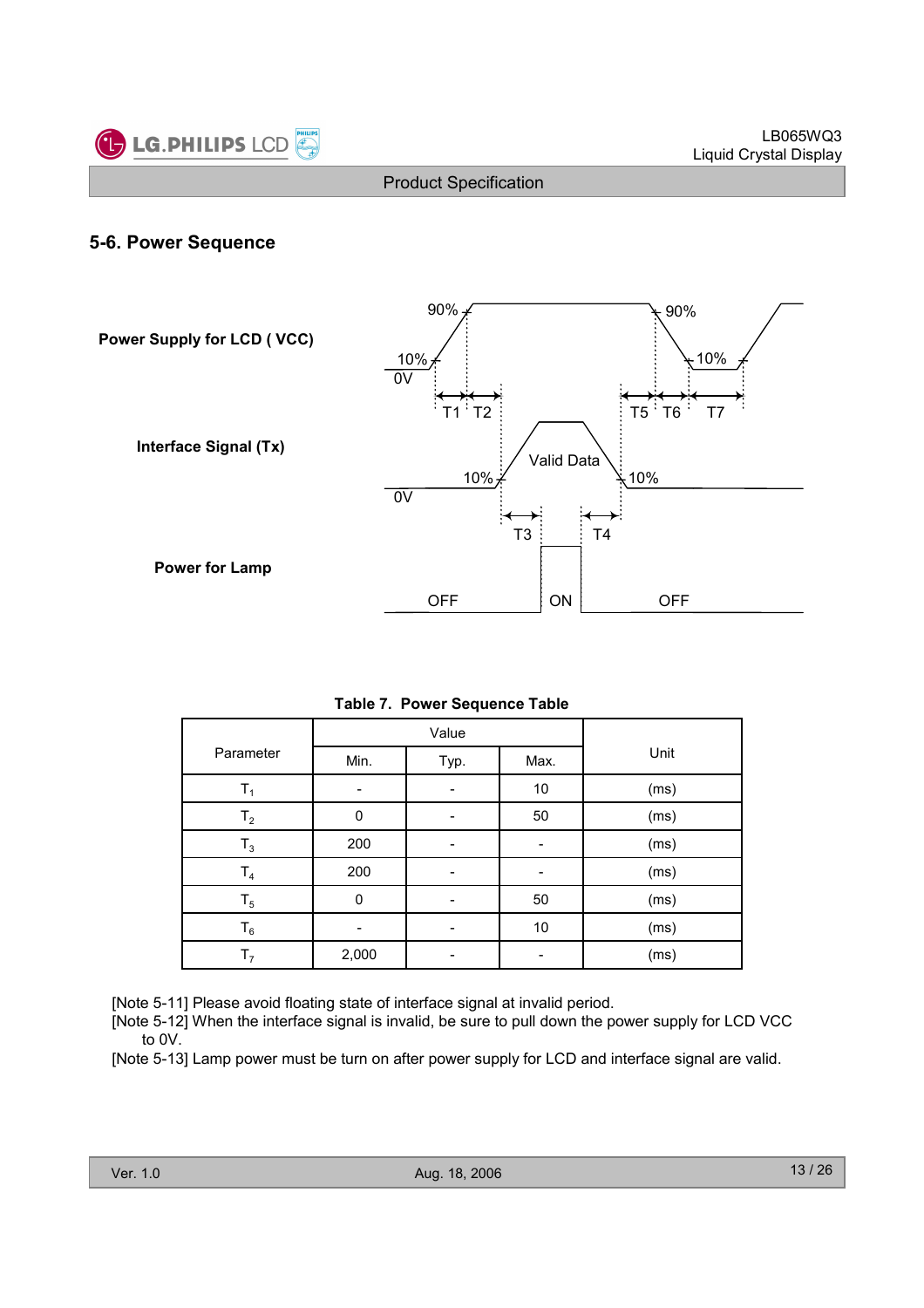![](_page_13_Picture_0.jpeg)

## 5-7. Touch Screen Panel Specification

#### 5-7-1. Electrical Characteristics

| Item                  | Min.   | Typ. | Max. | Unit      | <b>Note</b>        |
|-----------------------|--------|------|------|-----------|--------------------|
| Linearity             | $-1.5$ |      | 1.5  | $\%$      | Each X/Y Direction |
| Terminal              | 350    |      | 1300 | Ω         | X(Film Side)       |
| Resistance            | 120    |      | 550  | Ω         | Y(Glass Side)      |
| Insulation Resistance | 10     |      |      | $M\Omega$ | <b>DC 25V</b>      |
| Voltage               |        | 5    |      |           |                    |
| Chattering            |        |      | 20   | ms        | At Connector Pin   |

#### 5-7-2. Mechanical Characteristics

| Item                    | Min.            | Typ. | Max. | Unit  | Note             |
|-------------------------|-----------------|------|------|-------|------------------|
| <b>ITO Glass</b>        |                 |      | 1.1  | mm    |                  |
| <b>ITO Film</b>         |                 |      | 0.1  | um    |                  |
| Input Activation Force  |                 |      | 80   | g     | $*5-1$           |
| Notes Life Test         | 10 <sup>5</sup> |      |      | word  | $*5-2$           |
| Input Life Test         | 10 <sup>6</sup> |      |      | times | $*5-3$           |
| <b>Surface Hardness</b> | 3               |      |      | H     | <b>JIS K5600</b> |

[Note 5-1] Stylus pen Input : R0.8mm polyacetal pen or silicon rubber. [Note 5-2] Notes life test condition : load 250g, speed 60mm/s [Note 5-3] Input life test condition : load 200g, frequency 5Hz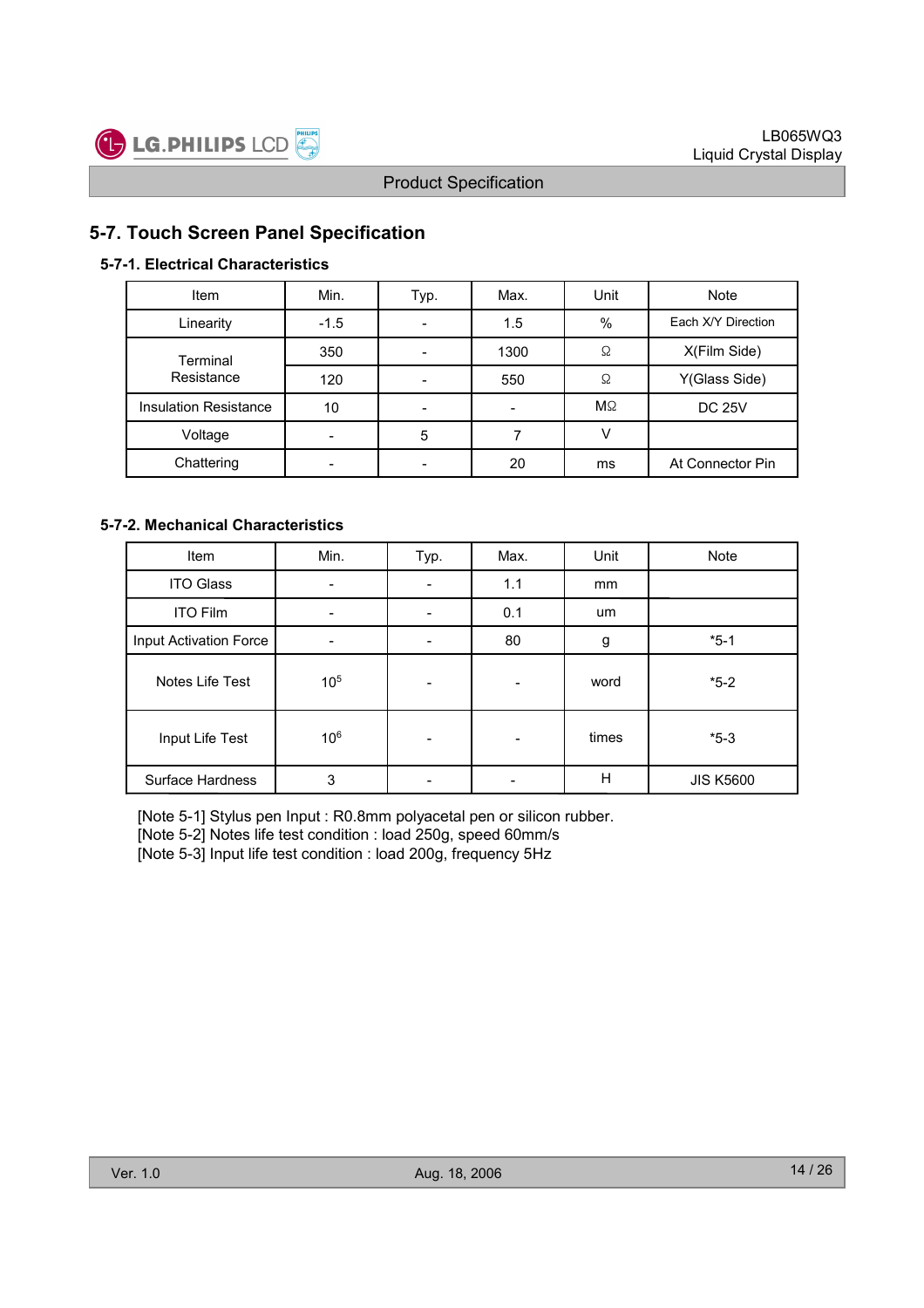![](_page_14_Picture_1.jpeg)

## 6. Optical Specification

Optical characteristics is determined after the unit has been 'ON' and stable for approximately 30 minutes in a dark environment at 25°C. The values specified are at an approximate distance 50cm from the LCD surface at a viewing angle of  $\Phi$  and  $\Theta$  equal to 0°.

FIG. 1 presents additional information concerning the measurement equipment and method.

#### FIG. 1 Optical Characteristic Measurement Equipment and Method

![](_page_14_Figure_7.jpeg)

#### Table 8. Optical Characteristics

Ta=25°C, VCC=5.0V, fv=60Hz, Dclk= 8.3MHz,  $I_1$ =6.0mA

| Parameter                     |                |       | Value |       | Unit              | <b>Notes</b> |
|-------------------------------|----------------|-------|-------|-------|-------------------|--------------|
|                               | Symbol         | Min   | Typ   | Max   |                   |              |
| Contrast Ratio                | <b>CR</b>      | 300   | 400   |       |                   | $*6-1$       |
| Surface Luminance, White      | $L_{WH}$       | 280   | 350   |       | cd/m <sup>2</sup> | $*6-2$       |
| Luminance Variation           | $\delta$ white |       | 1.25  | 1.40  |                   | $*6-3$       |
| Response Time                 |                |       |       |       |                   | $*6-4$       |
| <b>Rising Time</b>            | $Tr_R$         |       | 10    | 20    | ms                |              |
| <b>Falling Time</b>           | $Tr_D$         |       | 30    | 45    | ms                |              |
| Color Coordinate              |                |       |       |       |                   |              |
| <b>RED</b>                    | <b>RX</b>      | 0.549 | 0.599 | 0.649 |                   |              |
|                               | <b>RY</b>      | 0.296 | 0.346 | 0.396 |                   |              |
| <b>GREEN</b>                  | <b>GX</b>      | 0.288 | 0.338 | 0.388 |                   |              |
|                               | GY             | 0.488 | 0.538 | 0.588 |                   |              |
| <b>BLUE</b>                   | <b>BX</b>      | 0.110 | 0.160 | 0.210 |                   |              |
|                               | BY             | 0.116 | 0.166 | 0.216 |                   |              |
| <b>WHITE</b>                  | WX             | 0.270 | 0.320 | 0.370 |                   |              |
|                               | <b>WY</b>      | 0.291 | 0.341 | 0.391 |                   |              |
| Viewing Angle (CR≥5)          |                |       |       |       |                   | $*6-5$       |
| X Axis, Right( $\Phi$ =0°)    | $\Theta$ r     | 60    | 65    |       | degree            |              |
| X Axis, Left( $\Phi$ =180°)   | $\Theta$       | 60    | 65    |       | degree            |              |
| Y Axis, $Up(\Phi=90^{\circ})$ | $\Theta$ u     | 40    | 50    |       | degree            |              |
| Y Axis, Down( $\Phi$ =270°    | $\Theta$ d     | 60    | 65    |       | degree            |              |
|                               |                |       |       |       |                   |              |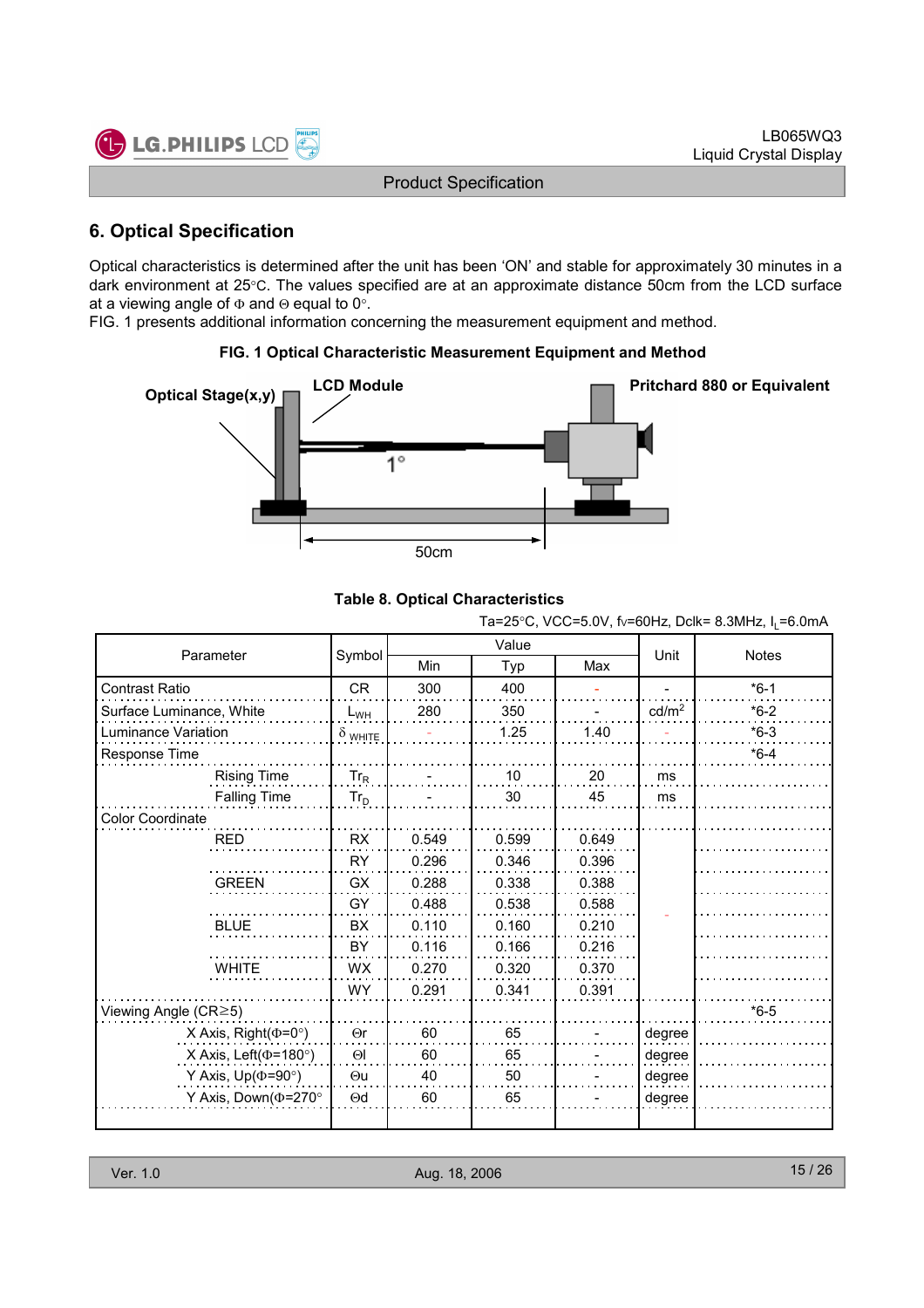![](_page_15_Picture_0.jpeg)

![](_page_15_Picture_1.jpeg)

[Note 6-1] Contrast Ratio(CR) is defined as

Surface Luminance with All White Pixels

Contrast Ratio =

Surface Luminance with All Black Pixels

[Note 6-2] Surface luminance is the center point across the LCD surface 50cm from the surface with all pixels displaying white(included the Touch Panel). For more information see FIG 1.

[Note 6-3] The variation in surface luminance, The panel total variation ( $\delta$  WHITE) is determined by measuring  $L_N$  at each test position 1 through 5, and then dividing the maximum  $L_N$  of 5 points luminance by minimum  $L_N$  of 5 points luminance. For more information see FIG 2.

 $\delta_{\text{WHITE}}$  = Maximum(L<sub>1</sub>,L<sub>2</sub>, ... L<sub>5</sub>) / Minimum(L<sub>1</sub>,L<sub>2</sub>, ... L<sub>5</sub>)

- [Note 6-4] Response time is the time required for the display to transition from white to black (rising time,  $Tr_R$ ) and from black to white(falling time,  $Tr_D$ ). For additional information see FIG 3.
- [Note 6-5] Viewing angle is the angle at which the contrast ratio is greater than 5. The angles are determined for the horizontal or x axis and the vertical or y axis with respect to the z axis which is normal to the LCD surface. For more information see FIG 4.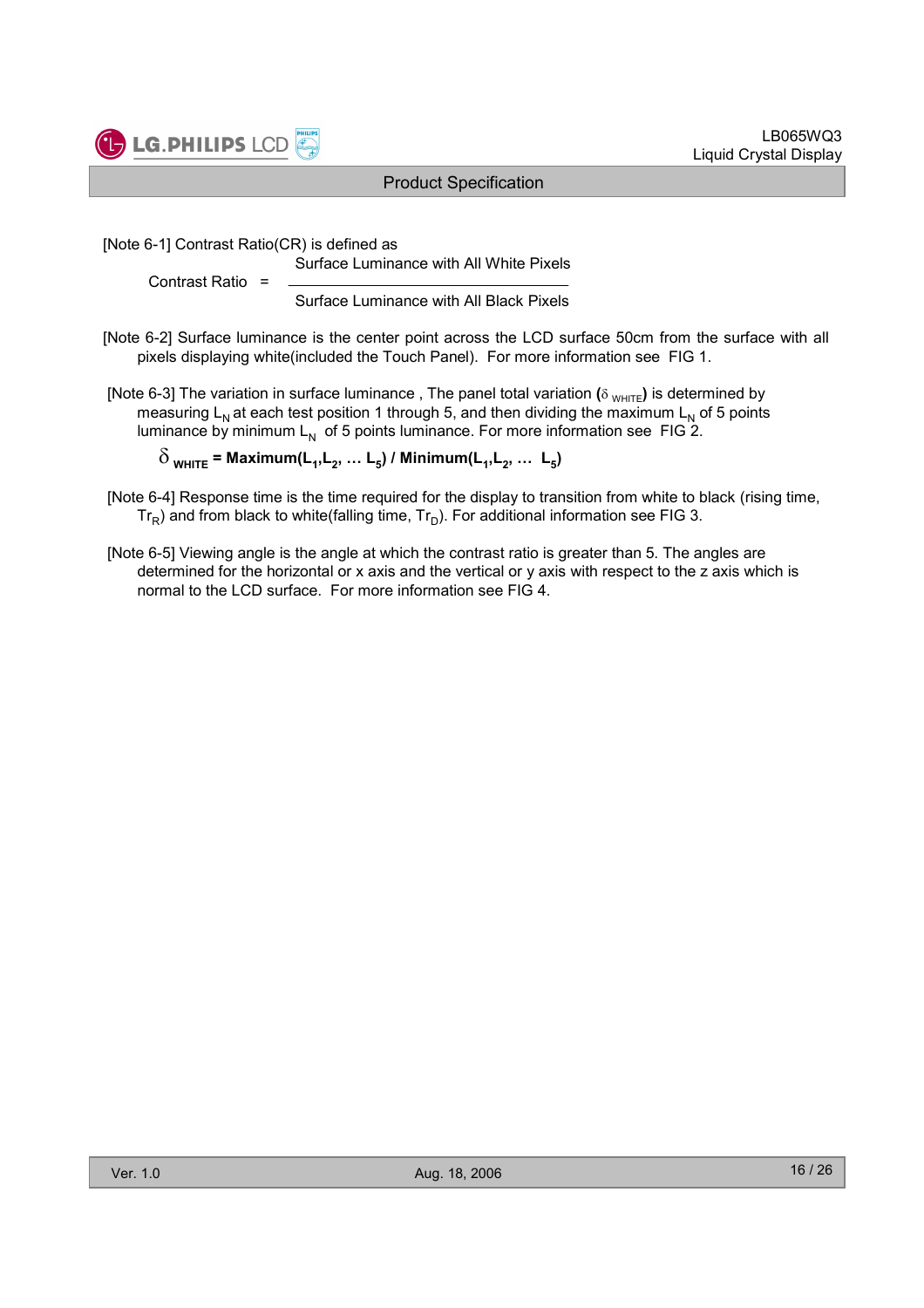![](_page_16_Picture_0.jpeg)

#### FIG. 2 Luminance

<Measuring point for surface luminance & measuring point for luminance variation>

![](_page_16_Figure_5.jpeg)

#### FIG. 3 Response Time

The response time is defined as the following figure and shall be measured by switching the input signal for "black" and "white".

![](_page_16_Figure_8.jpeg)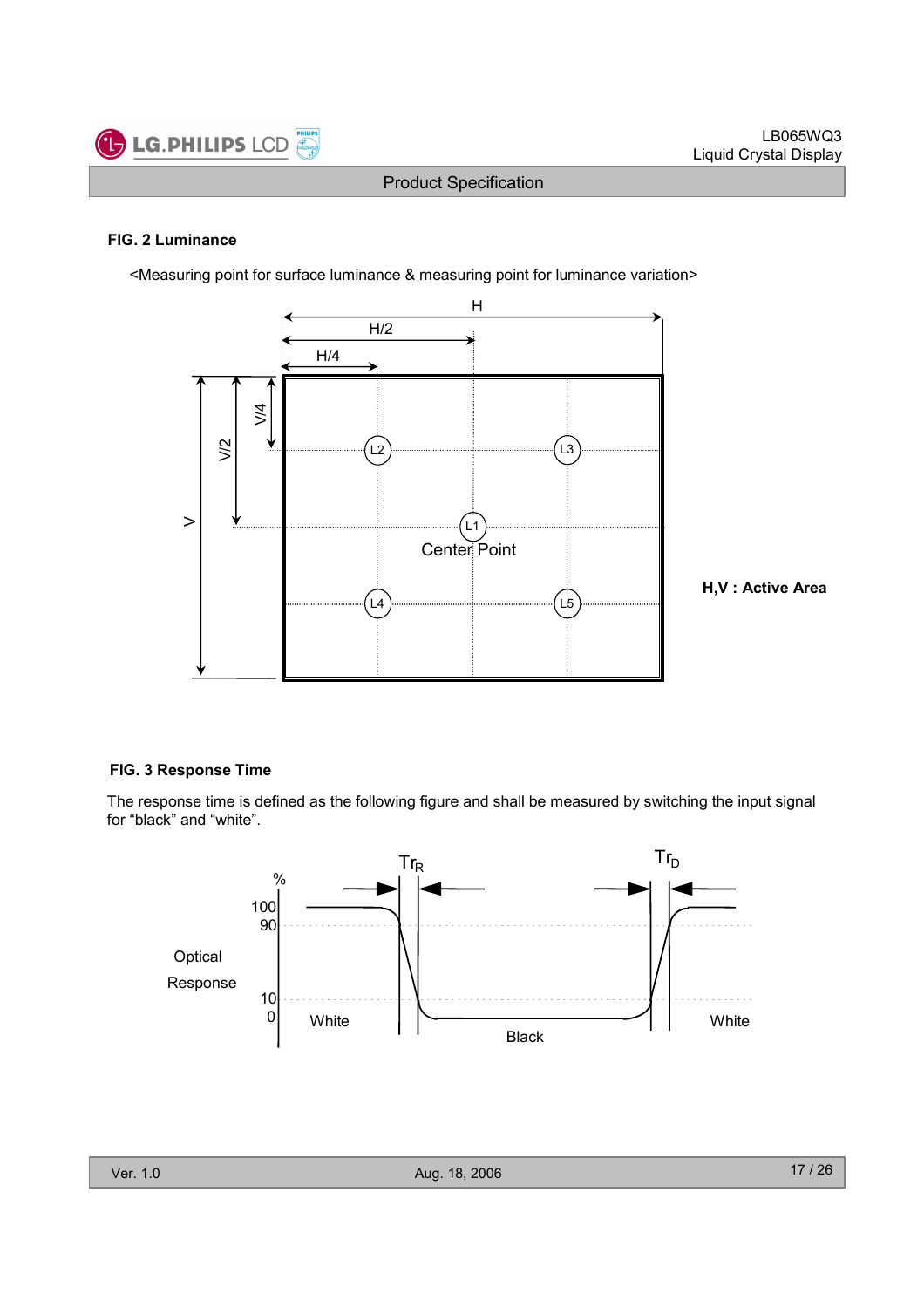![](_page_17_Picture_0.jpeg)

#### FIG. 4 Viewing Angle

![](_page_17_Figure_4.jpeg)

![](_page_17_Figure_5.jpeg)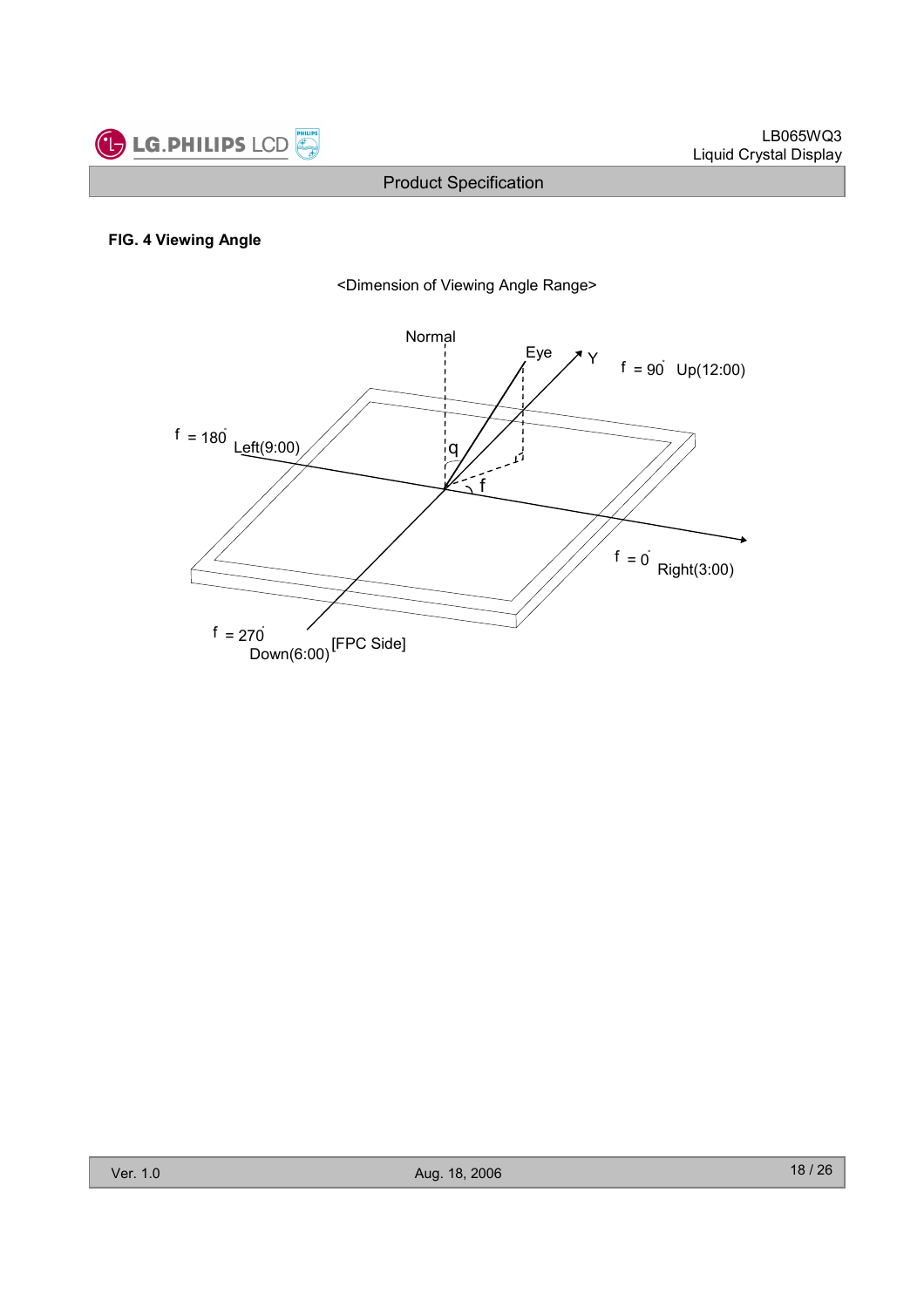![](_page_18_Picture_0.jpeg)

## 7. Mechanical Characteristics

The contents provide general mechanical characteristics for the model LB065WQ3-TD02. In addition the figures in the next two pages are detailed mechanical drawings of the LCD.

|                     | Horizontal | $155.3(\pm 0.5)$ mm |  |  |
|---------------------|------------|---------------------|--|--|
| Outline Dimension   | Vertical   | $91.0 (\pm 0.5)$ mm |  |  |
|                     | Depth      | $11.6(\pm 0.5)$ mm  |  |  |
| Bezel Area          | Horizontal | 146.6( $\pm$ 0.3)mm |  |  |
|                     | Vertical   | $82.0 (\pm 0.3)$ mm |  |  |
|                     | Horizontal | 143.4 mm            |  |  |
| Active Display Area | Vertical   | 79.32 mm            |  |  |
| Weight              |            | 210(Typ)/220(Max)   |  |  |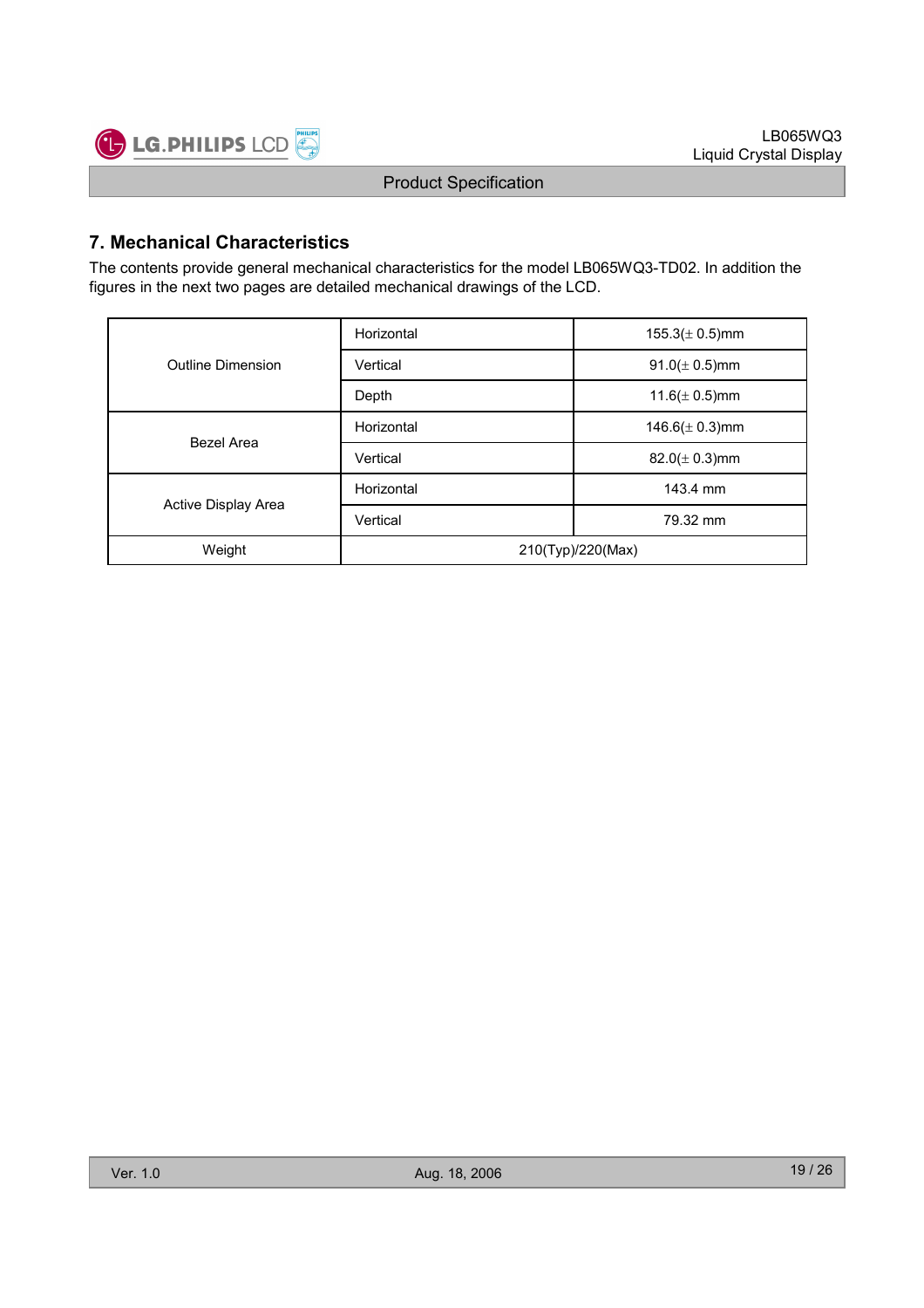![](_page_19_Picture_0.jpeg)

<Front View>

![](_page_19_Figure_4.jpeg)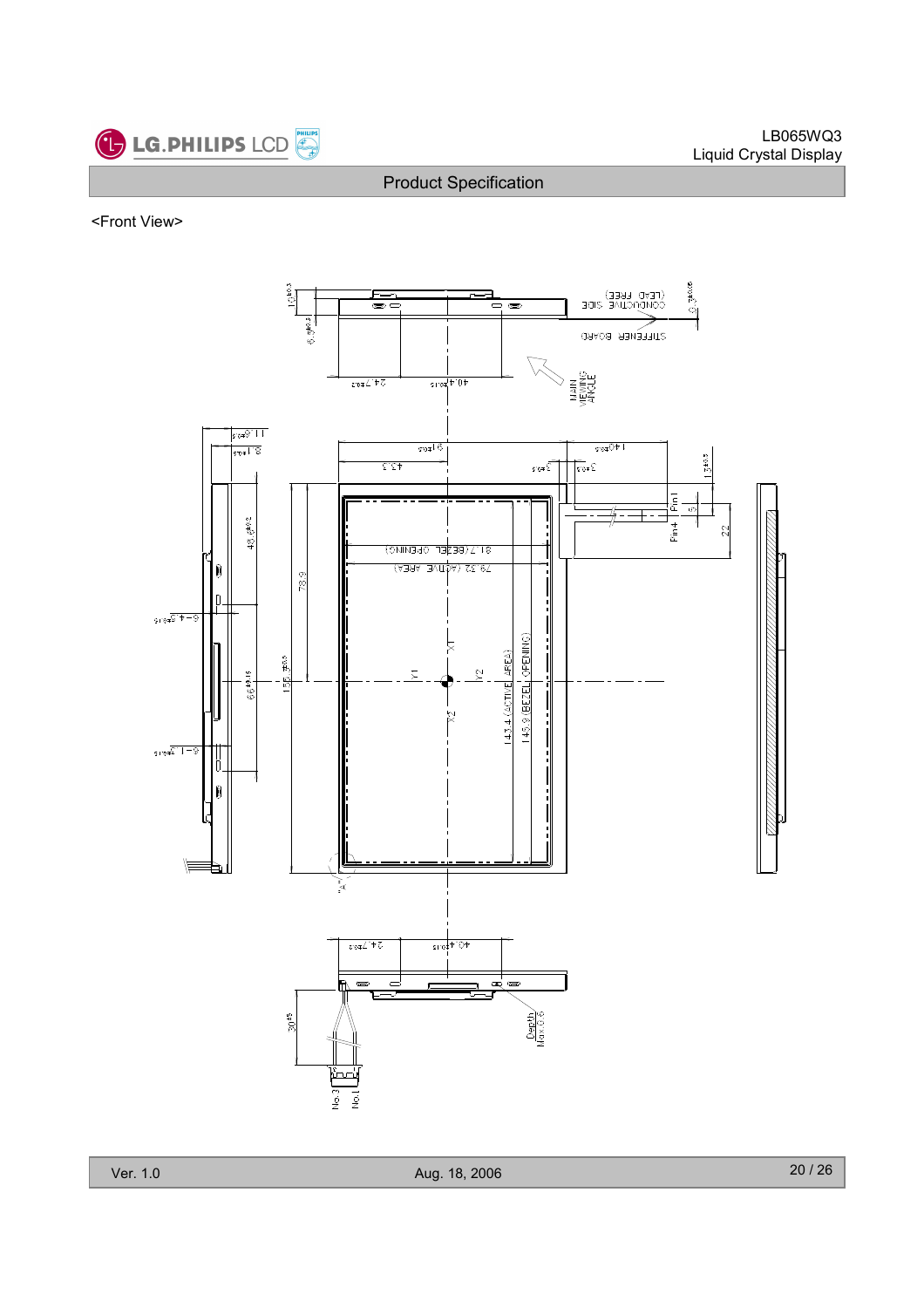![](_page_20_Picture_0.jpeg)

<Rear View>

![](_page_20_Figure_4.jpeg)

- UNSPECIFIED TOLERANCE IS ±0.3mm
- B/L CONNECTOR : BHR-03VS-1(JST) OR EQUIVALANT
- MATING CONNECTOR : SM02(8.0)B-BHS-1-TB(JST) OR EQUIVALANT - B/L WIRE COLOR & CN PIN ARRAY

| NO. | COLOR. | <b>VOLTAGE</b> |
|-----|--------|----------------|
|     |        | <b>HIGH</b>    |
|     |        |                |
|     | RI ACK |                |

- TOUCH SCREEN PANEL : BT-94134-2(FUSITSU)

|      | T/S CNT PIN ASSIGNMENT |
|------|------------------------|
|      | PIN NO.   DESCRIPTION  |
|      |                        |
|      |                        |
|      |                        |
|      |                        |
| 4321 |                        |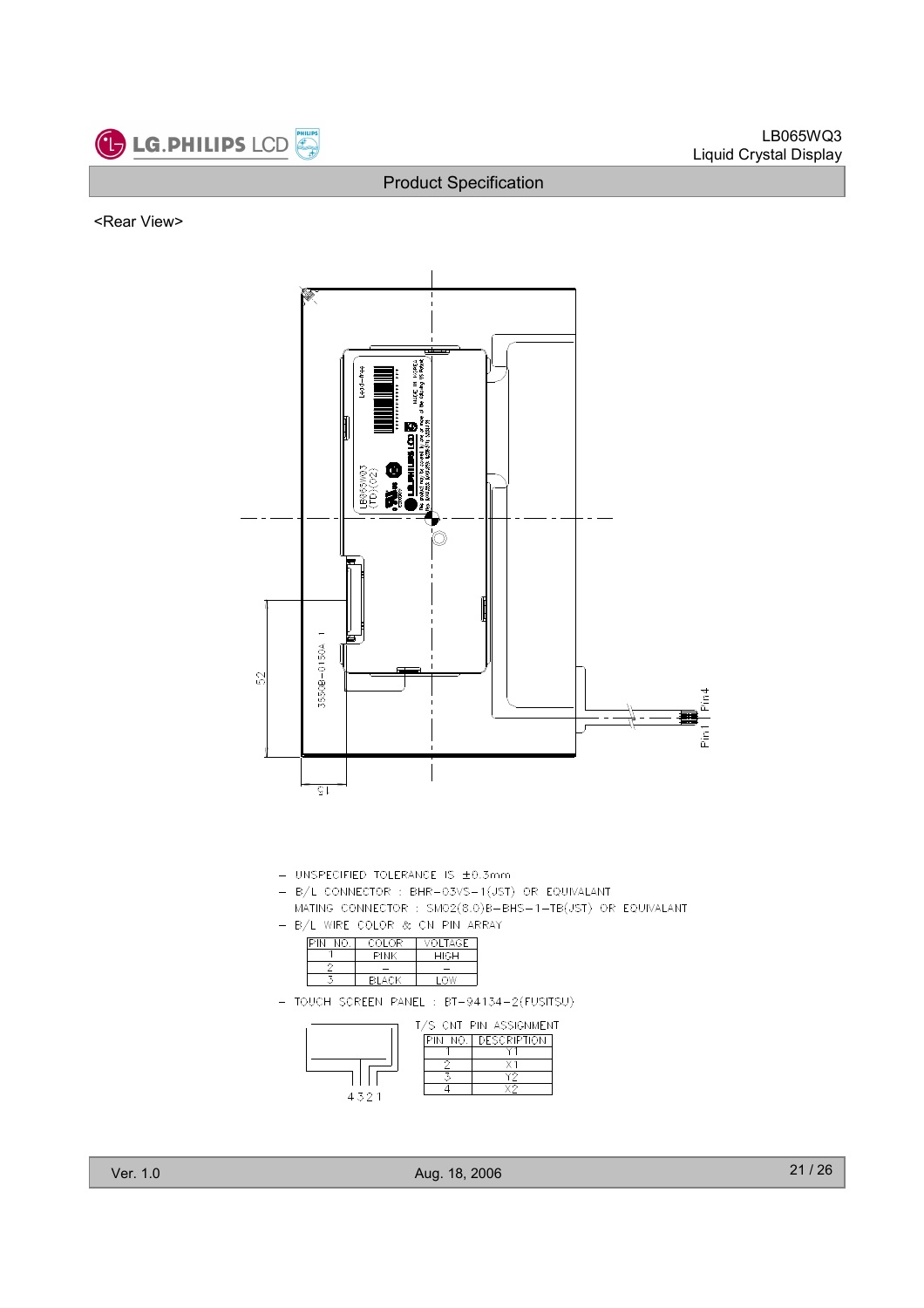![](_page_21_Picture_0.jpeg)

## 8. Reliability Test

| No. | <b>Test Item</b>                                                | <b>Test Condition</b>                                                                                                   | Remark     |
|-----|-----------------------------------------------------------------|-------------------------------------------------------------------------------------------------------------------------|------------|
| 1   | High Temperature Storage Test                                   | Ta=60℃ 240hr                                                                                                            | $*8-1,2,3$ |
| 2   | Low Temperature Storage Test                                    | Ta=-20℃ 240hr                                                                                                           | $*8-1,2,3$ |
| 1   | <b>High Temperature Operation Test</b>                          | Ta=50 ℃ 240hr                                                                                                           | $*8-1,2,3$ |
| 2   | <b>High Temperature Operation Test</b><br>(Without Touch Panel) | Tp=85℃ 240hr                                                                                                            | $*8-1,2,3$ |
| 3   | Low Temperature Operation Test                                  | Ta=0℃ 240hr                                                                                                             | $*8-1,2,3$ |
| 4   | Low Temperature Operation Test<br>(Without Touch Panel)         | Ta=-30℃ 240hr                                                                                                           | $*8-1,2,3$ |
| 5   | High Temperature and High Humidity Storage<br>Test              | Ta=40℃ 90%RH 240hr                                                                                                      | $*8-1,2,3$ |
| 6   | Electro Static Discharge Test                                   | -Panel Surface/Top Case<br>: 150pF ±15kV 150Ω<br>(Direct Discharge, Five Times)<br>-FPC Input Terminal : 100pF ±200V 0Ω |            |
| 7   | <b>Shock Test</b><br>(No operation)                             | Half Sine Wave: 100G 6ms. Test Drop:<br>One Direction 1 Drop/1 LCM.                                                     |            |
| 8   | <b>Vibration Test</b><br>(No operation)                         | Random [10 <sup>Hz ↔</sup> 300Hz, 1.0G. X, Y, Z<br>Direction. Test Time: One Direction/1 LCM<br>30min.                  |            |
| 9   | <b>Thermal Shock Test</b>                                       | $-20$ °C (0.5hr) ~ 60 °C (0.5hr)/100cycles                                                                              |            |

[Note 8-1]  $T_a$  = ambient temperature,  $T_p$  = panel surface temperature

[Note 8-2] In the reliability test, confirm performance after 1hr for test item 1-4 and 24hr for test item 5 leaving in room temperature.

[Note 8-3] In the standard condition, there shall be no practical problems that may affect the display function.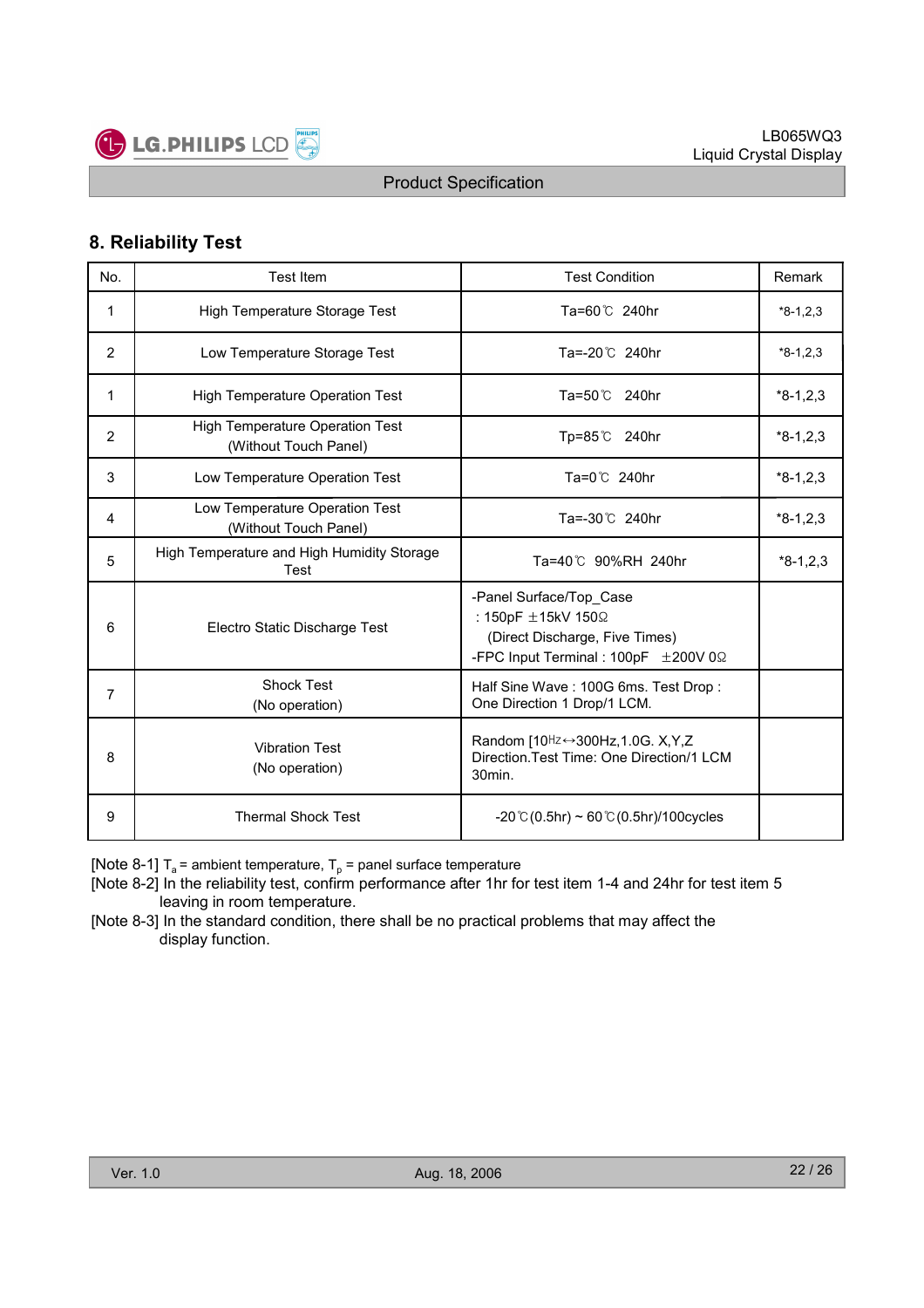![](_page_22_Picture_0.jpeg)

## 9. International Standard

#### 9-1. Safety

a) UL 60950, Third Edition, Underwriters Laboratories, Inc., Dated Dec. 11, 2000.

Standard for Safety of Information Technology Equipment, Including Electrical Business Equipment. b) CAN/CSA C22.2, No. 60950, Third Edition, Canadian Standards Association, Dec. 1, 2000. Standard for Safety of Information Technology Equipment, Including Electrical Business Equipment.

c) EN 60950 : 2000, Third Edition

IEC 60950 : 1999, Third Edition

European Committee for Electrotechnical Standardization(CENELEC)

European Standard for Safety of Information Technology Equipment Including Electrical Business Equipment.

## 9-2. EMC

a) ANSI C63.4 "Methods of Measurement of Radio-Noise Emissions from Low-Voltage Electrical and Electrical Equipment in the Range of 9KHz to 40GHz". American National Standards Institute(ANSI), 1992

b) C.I.S.P.R "Limits and Methods of Measurement of Radio Interface Characteristics of Information Technology Equipment." International Special Committee on Radio Interference.

c) EN 55022 "Limits and Methods of Measurement of Radio Interface Characteristics of Information Technology Equipment". European Committee for Electrotechnical Standardization.(CENELEC), 1998 ( Including A1: 2000 )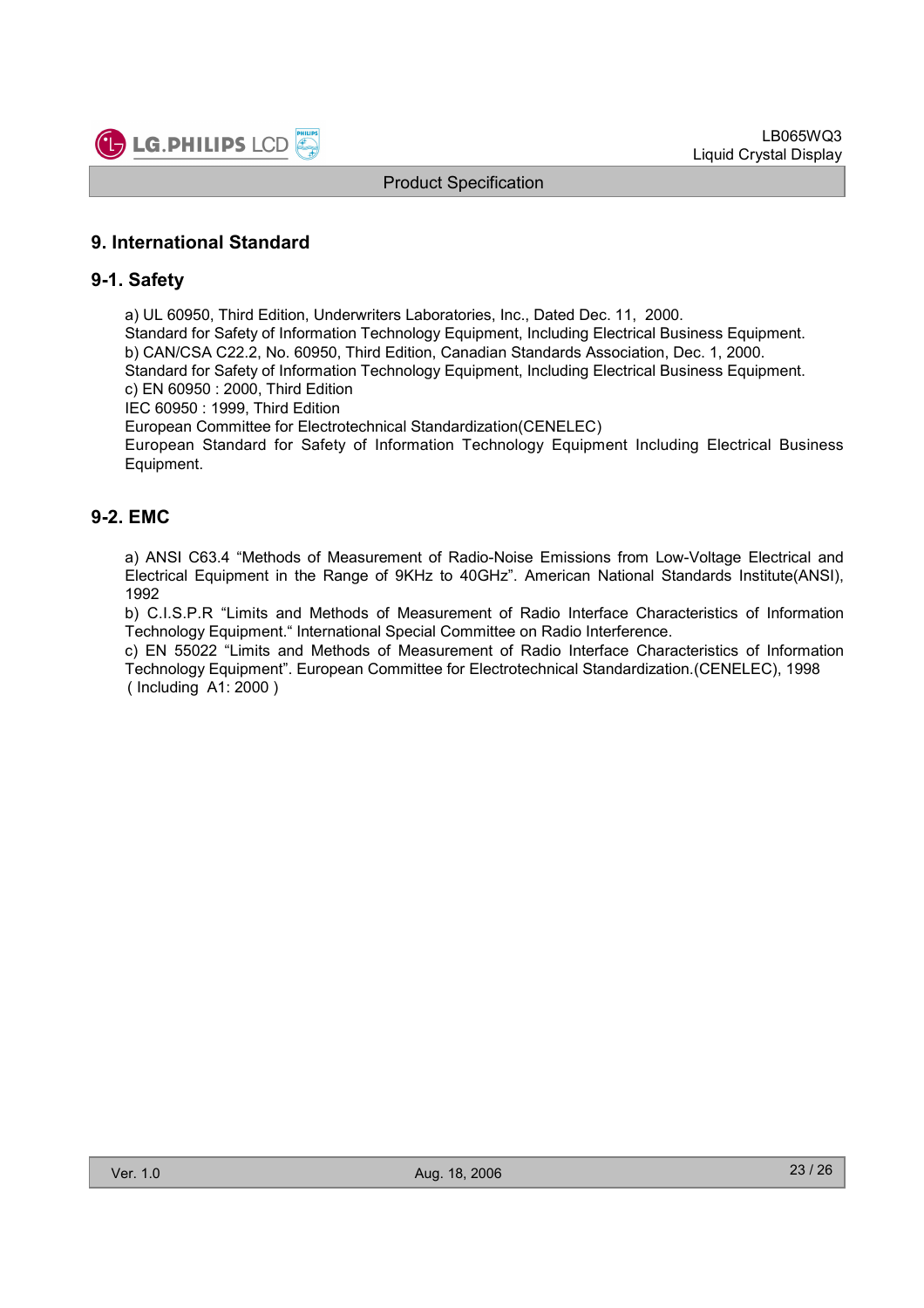![](_page_23_Picture_0.jpeg)

## 10. Packing

## 10-1. Designation of Lot Mark

a) Lot Mark

![](_page_23_Figure_6.jpeg)

A,B,C : SIZE(INCH) D : YEAR

G : ASSEMBLY CODE H ~ M : SERIAL NO.

E : MONTH F : FACTORY CODE

#### Note

1. YEAR

| Year | 2001 | 2002 | 2003 | 2004 | 2005 | 2006 | 2007 | 2008 | 2009 | 2010 |
|------|------|------|------|------|------|------|------|------|------|------|
| Mark |      |      |      |      |      |      |      |      |      |      |

#### 2. MONTH

| Month | Jan | -<br>=eb | Mar | Apr | May | Jun | Jul | Aug | Sep | Oct | Nov    | Dec |
|-------|-----|----------|-----|-----|-----|-----|-----|-----|-----|-----|--------|-----|
| Mark  |     | -        |     |     |     | L   |     |     |     |     | ┍<br>╺ | ັ   |

#### 3. FACTORY CODE

| Factory Code | <b>LPL Gumi</b> | <b>LPL Nanjing</b> | <b>HEESUNG</b> |
|--------------|-----------------|--------------------|----------------|
| Mark         |                 |                    |                |

#### 4. SERIAL NO.

| Mark | 100001~199999, 200001~299999, 300001~399999, , A00001~A99999, , Z00001~Z99999 |
|------|-------------------------------------------------------------------------------|
|------|-------------------------------------------------------------------------------|

#### b) Location of Lot Mark

Serial No. is printed on the label. The label is attached to the backside of the LCD module. This is subject to change without prior notice.

## 10-2. Packing Form

- a) Package quantity in one box : 44 pcs
- b) Box size : 492mm  $\times$  380mm  $\times$  165mm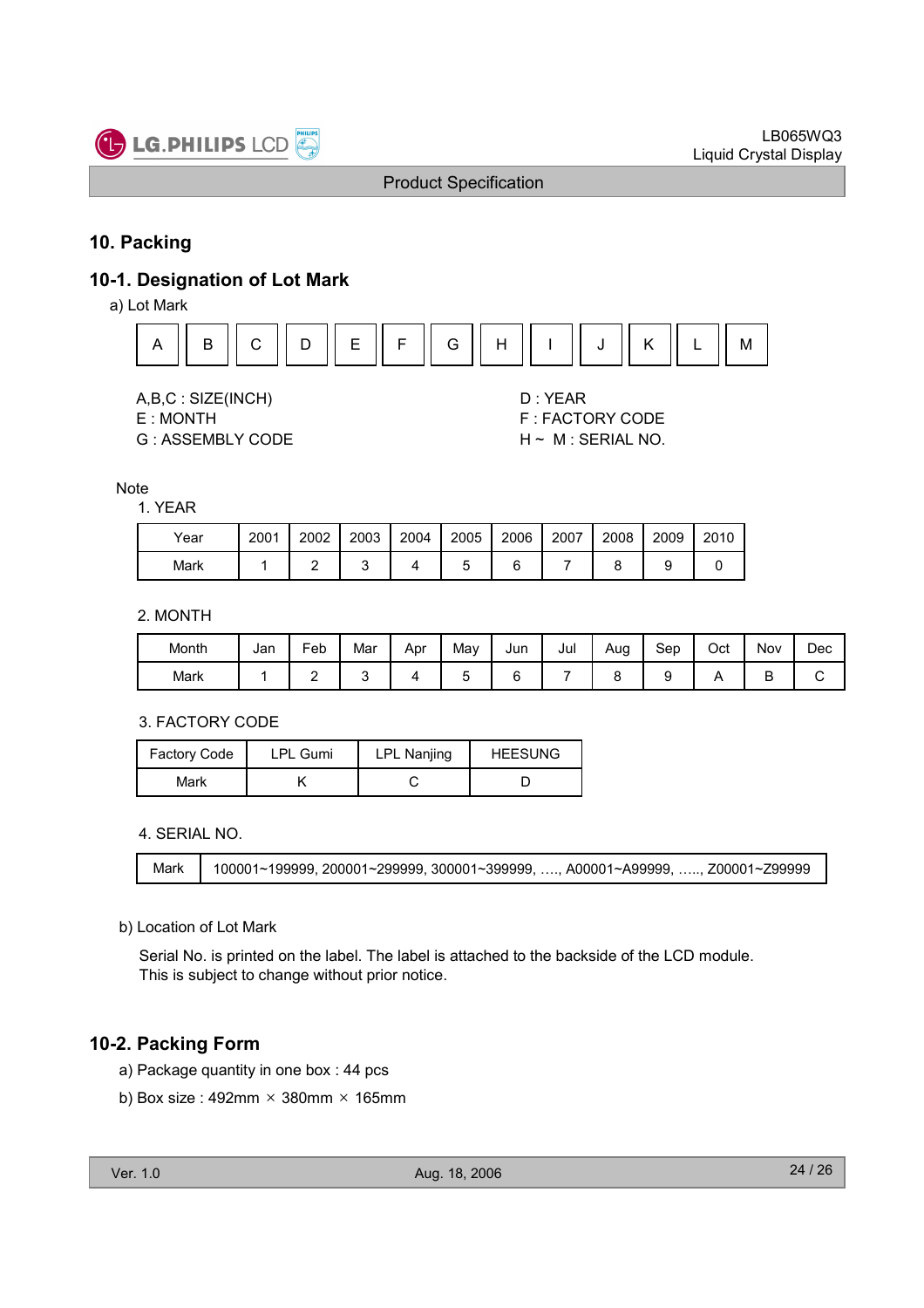![](_page_24_Picture_1.jpeg)

## 11. Precaution

Please pay attention to the following when you use this TFT LCD module.

## 11-1. Mounting Precaution

- (1) You must mount a module using holes arranged in four corners or four sides.
- (2) You should consider the mounting structure so that uneven force(ex. twisted stress) is not applied to the module.

And the case on which a module is mounted should have sufficient strength so that external force is not transmitted directly to the module.

- (3) Please attach a transparent protective plate to the surface in order to protect touch panel. Transparent protective plate should have sufficient strength in order to the resist external force.
- (4) You should adopt radiation structure to satisfy the temperature specification.
- (5) Acetic acid type and chlorine type materials for the cover case are not desirable because the former generates corrosive gas of attacking the polarizer at high temperature and the latter causes circuit break by electro-chemical reaction.
- (9) Do not open the case because inside circuits do not have sufficient strength.
- (10) The metal case of a module should be contacted to electrical ground of your system.

## 11-2. Operating Precaution

- (1) The spike noise causes the mis-operation of circuits. It should be lower than following voltage :  $V=\pm 200$ mV(Over and under shoot voltage)
- (2) Response time depends on the temperature.(In lower temperature, it becomes longer.)
- (3) Brightness depends on the temperature. (In lower temperature, it becomes lower.) And in lower temperature, response time(required time that brightness is stable after turned on) becomes longer.
- (4) Be careful for condensation at sudden temperature change. Condensation makes damage to electrical contacted parts. And after fading condensation, smear or spot will occur.
- (5) When fixed patterns are displayed for a long time, remnant image is likely to occur.
- (6) Module has high frequency circuits. Sufficient suppression to the electromagnetic interference shall be done by system manufacturers. Grounding and shielding methods may be important to minimized the interference.
- (7) Do not operate it with a thing except a poly-acetal pen(tip R0.8mm or less) or a finger, especially those with hard or sharp tips such as a ball point pen or mechanical pencil.